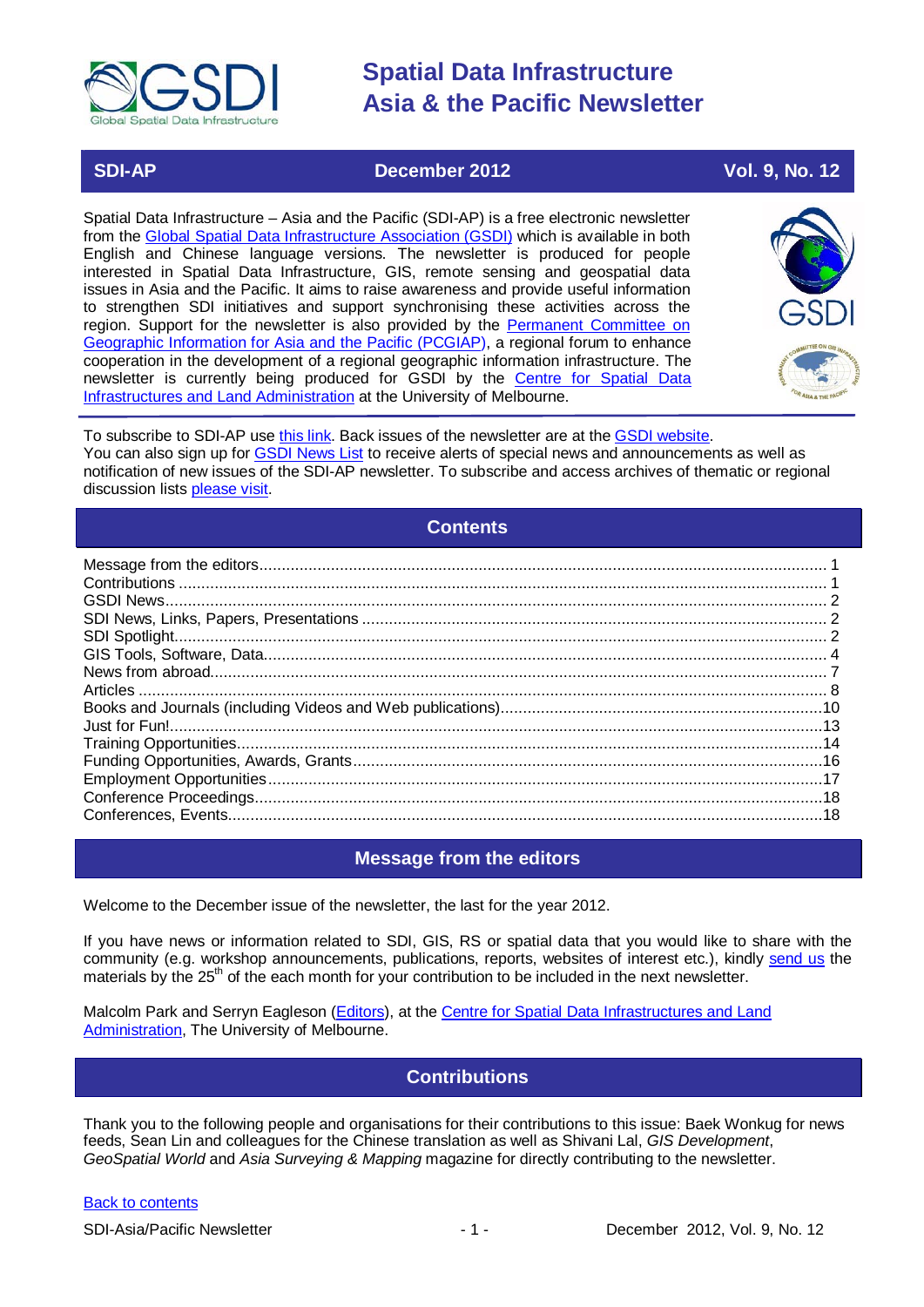

### **GSDI News**

#### <span id="page-1-0"></span>**International Geospatial Society (IGS) Free Memberships**

At its recent meeting, the GSDI Board of Directors passed a motion that allows individuals in low and very low income nations to join the International Geospatial Society (IGS) by providing specific information of value to the global community in lieu of annual cash dues. To join, simply add your professional profile to the growing interconnected network of geospatial specialists across the globe. Benefits of membership in IGS are listed at [http://www.igeoss.org/benefits.](https://owa.unimelb.edu.au/owa/redir.aspx?C=54c2b4d3973d480282dc7c38384f4204&URL=http%3a%2f%2fwww.igeoss.org%2fbenefits) For further information, contact [Harlan Onsrud,](mailto:onsrud@gsdi.org) Executive Director, GSDI Association.

#### <span id="page-1-1"></span>[Back to contents](#page-0-0)

### **SDI News, Links, Papers, Presentations**

#### **SDI Cookbook update**

The SDI Cookbook, in its wiki version, now has an updated Chapter 10 to reflect the latest slate of standards and popular version numbers. We seek contributing editors for the other Chapters to also bring them up-to-date. About three months prior to the next GSDI Conference we will seek to affix a date and snapshot the Cookbook into a "SDI Cookbook 2013" PDF version. By saving a PDF and giving it a date of publication, it will clarify the reference and citation of the document and provide a time context.

If you are interested in helping update any of the chapters, please contact [Douglas Nebert.](mailto:ddnebert@usgs.gov)

#### **AUSTRALIA - [New OSP website now live](http://spatial.gov.au/)**

The new website for the Office of Spatial Policy has just gone live and will be gradually moving required information from the archived OSDM site to the main site as required. Thanks to Ross Johnson for this item

#### <span id="page-1-2"></span>[Back to contents](#page-0-0)

### **SDI Spotlight**

This month's "Spotlight" feature is from Katie Potts. Katie has a bachelor's degree in Geomatic Engineering from the University of Melbourne which she completed in 2009. During this time she completed her final year research project in the area of disaster management. The research focused on the roles and opportunities for spatial information in bushfire recovery. As part of the research the 2009 Victorian bushfire

disaster was used as a case study. During her time as an undergraduate Katie was employed at a mapping and photogrammetry firm based in Melbourne.

Katie commenced her PhD research in December 2009 at the University of Melbourne in the Centre for Spatial Data Infrastructures and Land Administration. Current projects include research into building a national infrastructure to manage land information in Australia and development of a 3D cadastre to manage and model complex property rights, restrictions and responsibilities.





#### **Title: Spatially Enabled Risk Management**

In the last year there have been many natural disasters across the globe. These include large scale events that have caused devastation, disruption, and many deaths, as well as small scale events that create catastrophe and disorder at the local level. Examples of these events include the earthquakes that occurred in Christchurch, New Zealand, the worst of which struck in February 2011 killing 181 people; the 5<sup>th</sup> largest earthquake on earth in the last 50 years which hit Japan in March 2011 and the tsunami which came after it killing almost 16000 people and leaving a damage bill of US\$235 billion; the floods in the states of Queensland and Victoria, Australia in 2011 which resulted in 38 fatalities and a damage bill of A\$32 billion; Hurricane Irene in the United States in August 2011 which resulted in 56 fatalities and US\$10.1 billion in damage; and other events such as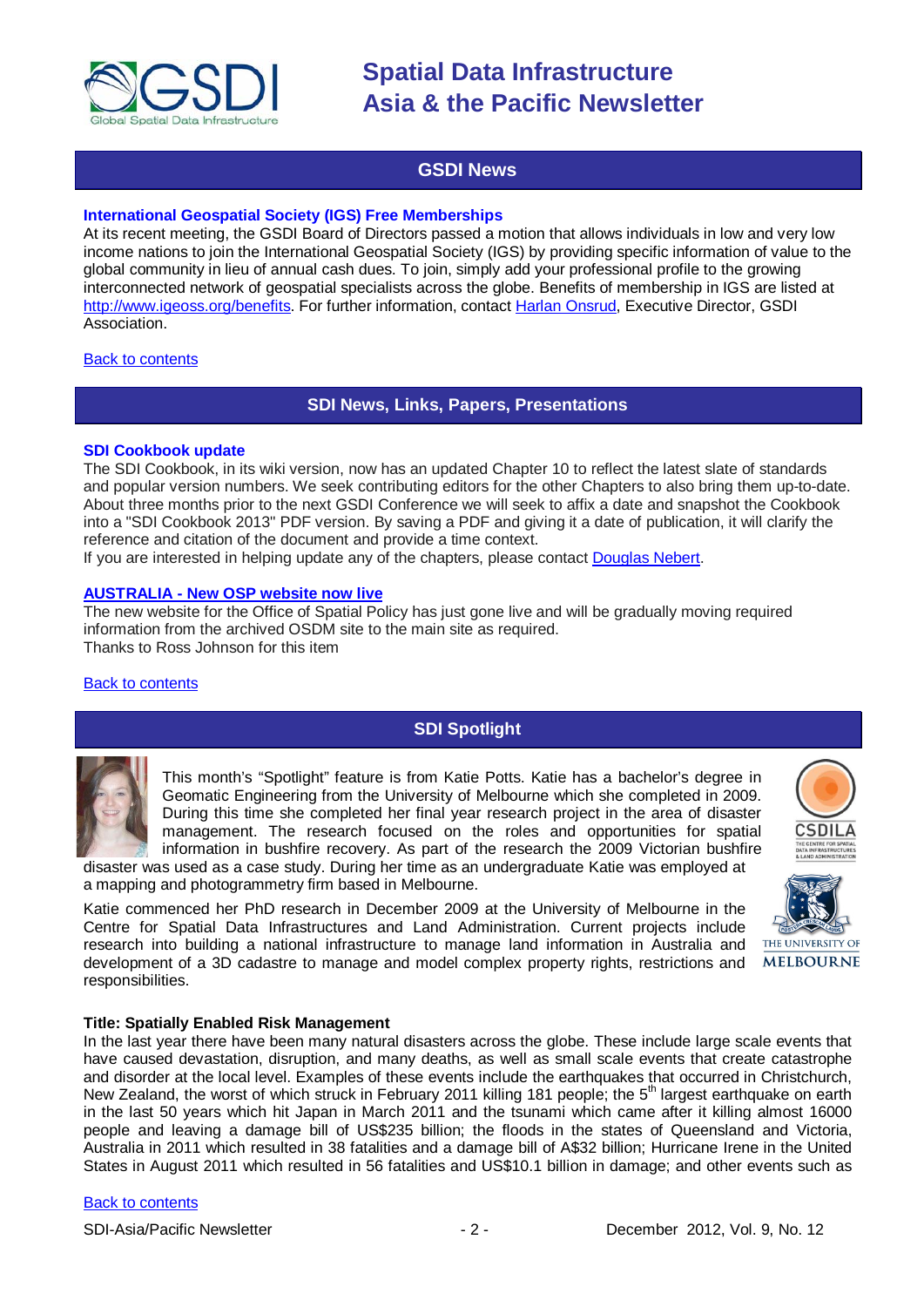

droughts, volcanic eruptions, extreme weather, and landslides that affected a number of countries throughout the last year.

In order to manage these disasters spatial information including land and property and risk information was utilized during these events. The ability to understand quickly who lives where, what parcels are located in the disaster area and what the zoning of the area is, is critical in risk management and disaster management (Figure 1).

Land information, which is considered essential base data required for any risk management system for use in all phases of risk management, and in a broader sense disaster management needs to be easily accessible during these activities.



**Figure 1: Understanding where a risk exists is key**

Currently, in Australia issues arise when implementing risk management and disaster management processes because of the current land information arrangements. The current sharing and aggregation of information inhibits access across organisations and government departments. Accurate and timely information about land and property is required for effective risk management and is critical for all stages of disaster management. An infrastructure to facilitate the coordination, sharing, aggregation and dissemination of consistent information on risk for risk management and disaster management is required.

This research investigates the overarching question of: how can land administration activities be redesigned to support societal risk management. The aim is to develop a model for improved risk management practices within Australia which incorporates land and property information. This model will include tools designed assist in the coordination, aggregation, and dissemination of consistent information on risk between governments at all levels, citizens, and business.

#### **More Information**

For more information about this research project please visit:<http://blogs.unimelb.edu.au/nimli/>

A list of publications related to this research are:

- Potts, K. (2012) Supporting Land and Property Risk Management Activities with Land Administration Systems. In A. Rajabifard et al. (eds.), A National Infrastructure for Managing Land Information – Research Snapshot (Ch. 6). pp 67-72.
- Potts, K., Rajabifard, A., Bennett, R. (2012) Spatially Enabled Risk Management: Models, Cases, Validation. In A. Rajabifard et al. (eds.), GSDI 13 World Conference – Spatially Enabling Government, Industry and Citizens.
- Potts, K., Bennett, R., Rajabifard, A., Williamson, I. (2011) Spatially Enabling Risk for Management of Land and Property. Paper presented at the Surveying and Spatial Sciences Biennial Conference 2011, Wellington, New Zealand.

The editors remind our subscribers and readers that we welcome contributions for the *Spotlight* feature.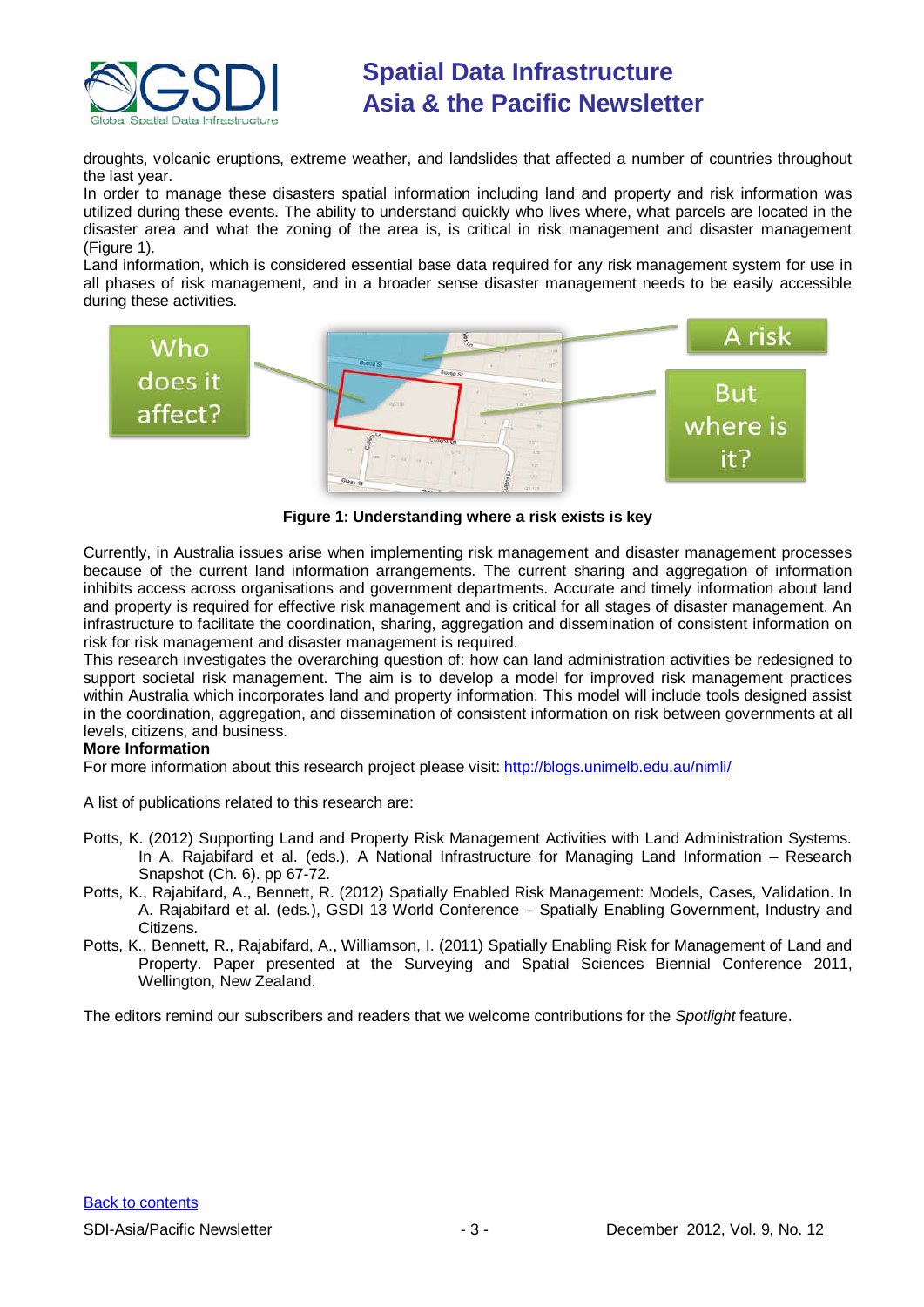

### **GIS Tools, Software, Data**

<span id="page-3-0"></span>

#### **Citizen science – [Crowd sourcing -](http://www.scientificamerican.com/citizen-science/project.cfm?id=trafficturk-illinois-manhattan) TrafficTurk**

Transportation researchers are asking the public for help this weekend in studying post-Sandy traffic patterns in New York City. Anyone with a smart phone can collect traffic data on Saturday, anywhere in Manhattan, using an application developed at the University of Illinois at Urbana-Champaign. The researchers will analyze the data to learn about how traffic is affected by major disasters as part of the [TrafficTurk](http://trafficturk.com/participate) project. Researchers are hoping TrafficTurk can provide valuable, real-time information to police, emergency personnel, and the public, with the goal of helping traffic flow more smoothly during major events.

The University of Illinois team and transportation researchers from Columbia are collecting data in Times Square Friday afternoon, November 3. On Saturday, November 4, they will compile and analyze the data provided by volunteer members of the public. Source: Scientific American

#### **[Aerial Photos of Hurricane Sandy Damage from NOAA's National Geodetic Survey](http://oceanservice.noaa.gov/news/weeklynews/nov12/ngs-sandy-imagery.html)**



Emergency responders and members of the public can now get a birds-eye view of some of the destruction caused by Hurricane Sandy. Through NOAA's National Geodetic Survey website, visitors can [view a map of the](http://storms.ngs.noaa.gov/storms/sandy/)  [region](http://storms.ngs.noaa.gov/storms/sandy/) and click on an icon to view a thumbnail or high-definition image of a specific area. Images are now available for some of the Northeast's hardest-hit areas. *Move your mouse back and forth over each image to view the "before and after" comparison. "Before" image captured by Google; "After" image captured by NOAA's National Geodetic Survey.*

Source: National Oceanic & Atmospheric Administration (NOAA)

#### **New Zealand - [New website to promote spatial sciences careers](http://beta.geospatialworld.net/News/View.aspx?ID=25770_Article)**

A new website has been launched which will help people put themselves on a career path in the spatial information industry. The website, www.destinationspatial.org, is the result of extensive research to find out what information students and parents need and how to present it in a way that encourages them to investigate further. It is the public face of the multi-sectoral Destination Spatial movement gathering momentum around Australia and New Zealand.

"Students and parents can now "meet" real people in the various disciplines of the spatial industry, look at real projects from all over the world carried out by Australia and New Zealand trained people, find every spatial or related course in Australia and New Zealand, and participate in real opportunities," said Andrea Herklots, Regional and National Director of the Spatial Industries Business Association (SIBA). Source: Geospatial World Weekly

**ALSO [New Zealand promotes GIS education in schools](http://www.geospatialworld.net/News/View.aspx?ID=25886_Article)**

Land Information New Zealand (LINZ) has partnered with CORE Education and its LEARNZ project to develop an interactive learning experience for school students focusing on 'How Geospatial Information is supporting the Canterbury Recovery'.

Source: Geospatial World Weekly

**[Thailand government opens access to 'DSI map' to prevent forest encroachment](http://www.futuregov.asia/articles/2012/nov/08/thailand-prevents-forest-encroachment-gis-map/)**

Thailand's Department of Special Investigation (DSI) has recently introduced **DSI Map** for wider use among public agencies and citizens across the country to fight against forest encroachment and avoid land conflict in the country.

Developed by Map and Geo-Informatics Operation Centre under the DSI's Bureau of Consumer Protection and Environment Crime, DSI Map is an online mapping portal created based on data provided by Ministry of Natural Resources and Environment.

Anyone with an access to internet can use and benefit from the map data provided on DSI Map. They only need to have GPS location data and search it on the programme.

The previous version of DSI Map was a closed programme used by the DSI only before it decided to further develop the programme into a more user friendly and make it accessible freely over internet for public and local government to use.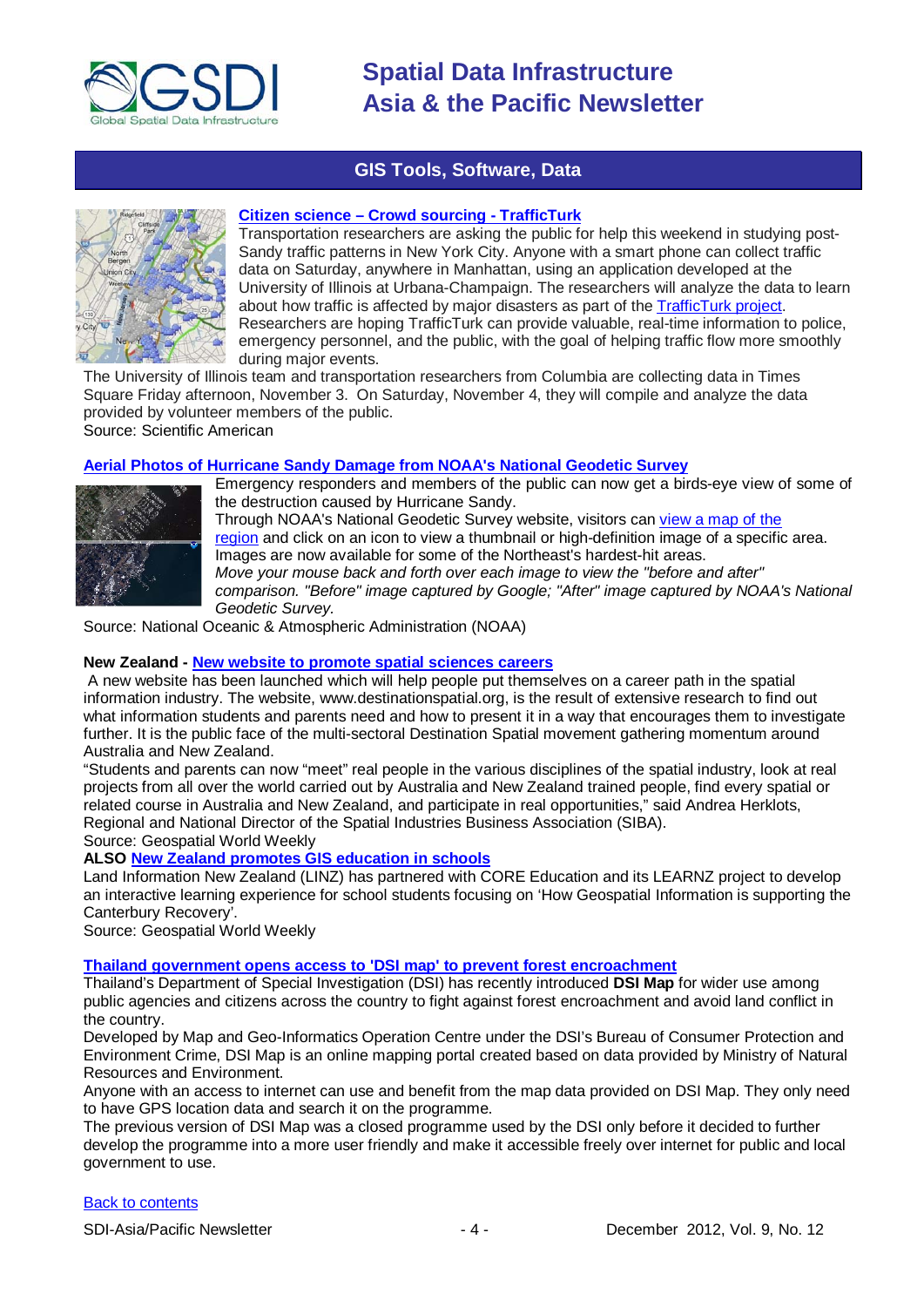

Forest encroachment is a major problem Thailand has been confronting. One of the core causes of the problem derived from unclear boundaries between the conservation forest and private owned area. To prove the right over the area takes long time and complicated process in which this inefficiency has put a lot of injustice to many cases at the court.

This programme together with the basic law on conservative forest will prevent citizen to encroach into the preserved forest as well as preventing illegal commercial activities to happen over prohibited area. At the same time, it will empower people to keep an eye on inappropriate activities conducted by government officers. The DSI planned to promote the wider use of DSI Map to local authorities and citizens in the relevant areas, and has provided series of training to officers in Ministry of Justice, local leaders, and citizens in the North East, and the South.

Source: FutureGov/Asia Pacific, 8 November 2012

#### **[3D Modeling for the Masses Debuts with Autodesk 123D Design](http://www.gisuser.com/content/view/28271/2/)**

SAN FRANCISCO- Autodesk, Inc. introduced [Autodesk 123D Design,](http://www.123dapp.com/design) a free\* 3D modeling tool that allows users to create a digital model and then 3D print or fabricate their idea whether on the iPad, Mac, PC or via their web browser. Autodesk 123D Design uses natural interactions for creation and editing, allowing makers to easily design things without learning complex CAD concepts.

"We believe that everyone is creative, and we intend to put easy to use design software in the hands of millions of people so they can create real objects, have fun doing it and then fabricate the things they want and need, just the way they want them."

"For the first time ever, users can create sophisticated, precise 3D models of real objects on their iPad, Mac, PC or via their web browser. People said this couldn't be done on iPad, and we're happy to prove them wrong," said Samir Hanna, vice president of Consumer Products, Autodesk. "We believe that everyone is creative, and we intend to put easy to use design software in the hands of millions of people so they can create real objects, have fun doing it and then fabricate the things they want and need, just the way they want them."

The Autodesk 123D family of apps provides users with the ability to capture, design and make their ideas, and connect with other makers around the world for support or inspiration. Users can try Autodesk apps, services and communities to experiment and experience the creative process.

The Autodesk 123D Design App is available for free\* from the App Store on iPad or at [www.itunes.com/appstore.](http://www.itunes.com/appstore) The Mac version of 123D Design is available for free\* from the Mac App Store. Source: [Any Geo blog,](http://blog.gisuser.com/2012/11/08/3d-modeling-with-123d-design-for-ipad-mac-pc-or-web-browser/) GISUser, and Autodesk 123D [website](http://www.123dapp.com/design)

#### **[UK justice ministry saves big with BIM project](http://beta.geospatialworld.net/News/View.aspx?ID=25789_Article)**

The Ministry of Justice (MoJ) has expanded its building information modelling (BIM) trial projects programme and revealed its first project will save GBP 800,000 through collaboration with main contractor Interserve.

… The MoJ is applying BIM it its procurement of new accommodation and regime buildings at HMP Mount; a reception refurbishment at HMP Leeds; a new entry building at HMP Aylesbury; a new kitchen at HMP Winchester; and its replanning scheme at Liverpool court. Source: Geospatial World Weekly

#### **[Portrait of Global Aerosols](http://www.nasa.gov/multimedia/imagegallery/iotd.html)**

High-resolution global atmospheric modeling run on the Discover supercomputer at the NASA Center for Climate Simulation at Goddard Space Flight Center, Greenbelt, Md., provides a unique tool to study the role of weather in Earth's climate system. The Goddard Earth Observing System Model, Version 5 (GEOS-5) is capable of simulating

worldwide weather at resolutions of 10 to 3.5 kilometers (km).

This portrait of global aerosols was produced by a GEOS-5 simulation at a 10-kilometer resolution. Dust (red) is lifted from the surface, sea salt (blue) swirls inside cyclones, smoke (green) rises from fires, and sulfate particles (white) stream from volcanoes and fossil fuel emissions.







[Back to contents](#page-0-0)

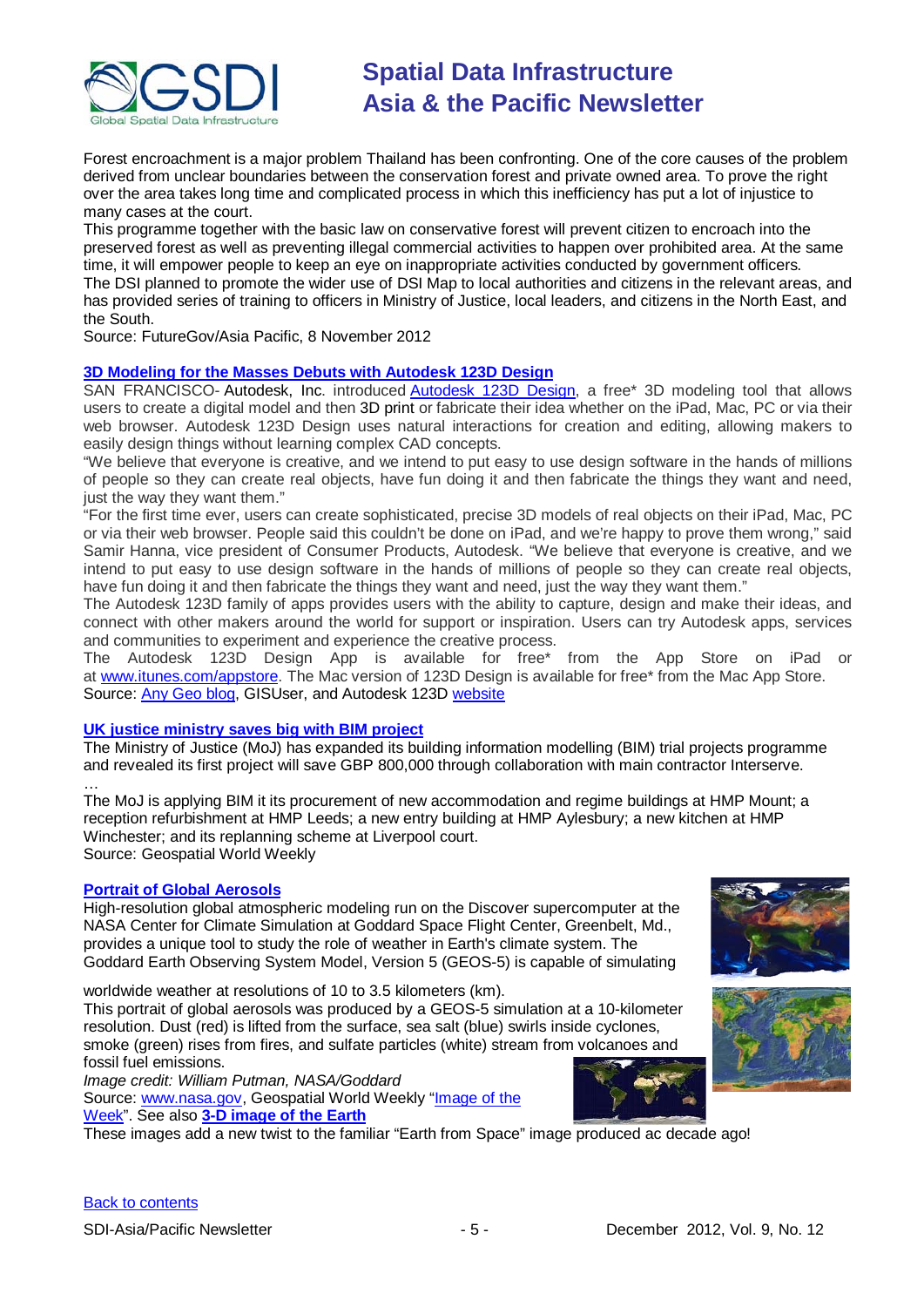

#### **[Vietnam to build land data system](http://www.futuregov.asia/articles/2012/nov/06/vietnam-build-land-data-system/)**

The Korean International Cooperation Agency (KOICA) will be collaborating with the Vietnamese Government to set up a multi-purpose land data management system starting next year.

The initiative comes as a response to an increasing demand for land information at all levels of government. Under the agreement, recently signed in Hanoi, between KOICA and the General Department of Land Administration under the Ministry of Natural Resources and Environment, KOICA will be providing USD 3.5 million in non-refundable aid needed to implement the project.

KOICA will help integrate land data systems across the country from the central to local levels, transfer its land survey technology, and provide capacity building to technical and administrative personnel.

The value of information and the quality of decisions made are directly related to the capacity of the system that produces information. Once the multi-purpose land data management system is in place, authorities will be able to arrive at well-informed decisions and craft better policies on critical matters pertaining to land usage and better resource management.

Source: FutureGov/Asia Pacific, 6 November 2012

#### **[Singapore pushes for greater GIS collaboration](http://www.futuregov.asia/articles/2012/nov/08/Singapore-pushes-for-greater-GIS-collaboration/)**

The Singapore Land Authority (SLA) and Nanyang Polytechnic (NYP) have signed an agreement that will push for greater collaboration on geospatial education, training and research and development. The partnership will enable both organisations to tap into each other's expertise and resources in promoting the use of GIS in Singapore. As part of the agreement, SLA will also be awarding a SLA Geospatial Scholarship annually starting next year up to 2015 to deserving final year students in the Geospatial and Mobile Innovation specialization track under the Diploma in Information Technology Programme in NYP's School of Information Technology (SIT). Furthermore, recipients of the scholarship will also have priority placement to complete their polytechnic industrial placement with the Geospatial Division in SLA. Source: FutureGov/Asia Pacific, 8 November 2012

#### **[Demand for Land Sows Seeds for Growth](http://www.theatlantic.com/sponsored/bank-of-america/archive/2012/11/demand-for-land-sows-seeds-for-growth/265410/)**

A strengthening agricultural economy is one of the biggest reasons why more people are investing in undeveloped land for ranch and farmland, observers say. Source: The Atlantic

### **[Australia-wide flood information portal launched](http://www.spatialsource.com.au/2012/11/20/article/Australia-wide-flood-information-portal-launched/CRDYKKUQYU.html)**

A new online one-stop-shop for flood risk information was made available this week to assist the community, planners and insurers to access important flood information about their local area.

… Over the next two years this service will be developed into a nationwide portal to provide data on flooding which has been observed by satellite across Australia since 1987. Minister Ferguson said the Portal is part of the \$12 million, four-year National Flood Risk Information Project initiated by the Australian Government in response to the Natural Disaster Insurance Review. Geoscience Australia will host the Portal, which will be fully developed over four years, with updates in November each year prior to the summer season. The [National Flood Risk Information Portal.](http://www.ga.gov.au/flood-study-search/?)

#### **[Updated Mindanao Map Aids Peace Process](http://www.asmmag.com/201211224494/new-mindanao-map.html)**

Mindanao will have an updated and higher resolution official map after 50 years. The Mindanao Development Authority (MinDA) is working to finalize the topographic map that will replace the old version. The map is seen as a support document for the peace process.

A joint undertaking of MinDA, National Mapping and Resource Information Authority (NAMRIA) and Japan International Cooperation Agency (JICA), the project is designed to produce 1:50,000-scale Mindanao topographic maps, replacing the 1:200,000-scale maps developed in 1960s.

Luwalhati Antonino, Minda chair, said the new topographic map of Mindanao, "These updated maps are crucial for our planning and programming of strategic and sustainable peace and development initiatives across the island."

Source: Asian Surveying & Mapping

#### **[Demand for Land Sows Seeds for Growth](http://www.theatlantic.com/sponsored/bank-of-america/archive/2012/11/demand-for-land-sows-seeds-for-growth/265410/)**

*A strengthening agricultural economy is one of the biggest reasons why more people are investing in undeveloped land for ranch and farmland, observers say.* Source: The Atlantic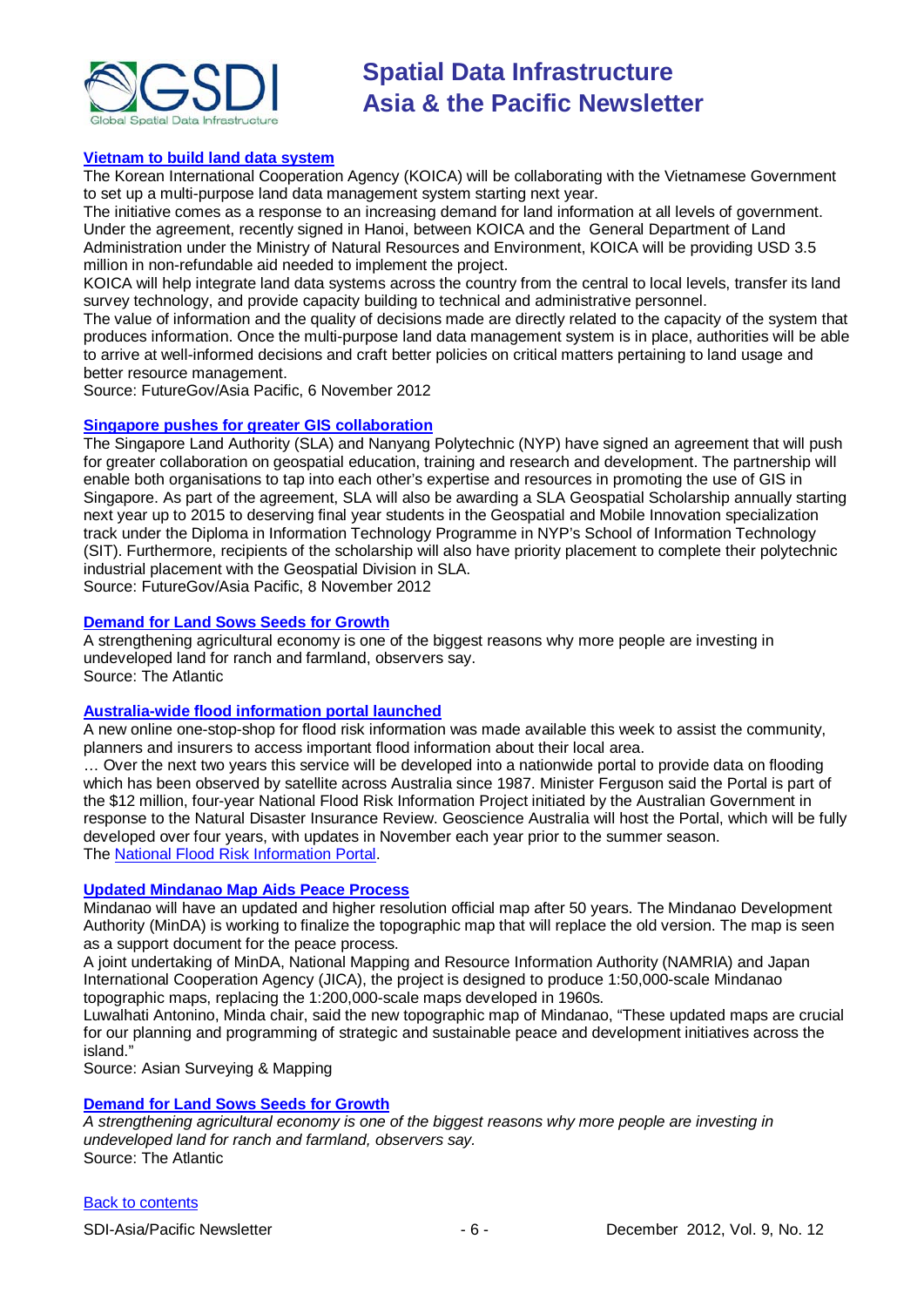

#### **[What a Little Land Can Do](http://opinionator.blogs.nytimes.com/2012/11/21/what-a-little-land-can-do/)**

By partnering with governments to redistribute small plots of land, a nonprofit is helping to bring stability to India's poor.

Source: NY Times

#### **[New survey technique gives detailed picture of landscape change](http://geospatialworld.net/News/View.aspx?ID=25907_Article)**

A new surveying technique developed at the University of Nottingham is giving geologists their first detailed picture of how ground movement associated with historical mining is changing the face of our landscape. The new development by engineers at the University has revealed a more complete map of subsidence and uplift caused by the settlement of old mines in the East Midlands and other areas of the country and has shown that small movements in the landscape are bound by natural fault lines and mining blocks. It appears to support concerns that movement associated with historical mining is continuing far longer than previously anticipated.

The research has been led by Dr Andrew Sowter in the University's Department of Civil Engineering. He said, "This method allows us to measure patterns of slow millimetre-scale movement across large regions of the landscape and, in the UK, almost everywhere we look is dominated by our industrial past. Large tracts of our land, including parts of our cities, towns and infrastructure as well as agricultural and woodland areas, are steadily creeping upwards over mines that were closed decades ago."

Source: Geospatial World Weekly and University of Nottingham [press release](http://www.nottingham.ac.uk/news/pressreleases/2012/november/what-lies-beneath-new-survey-technique-offers-detailed-picture-of-our-changing-landscape.aspx)

#### **Cartography Tip – [Color Brewer \(2.0\) Expert Color Advice For Your Maps](http://blog.gisuser.com/2012/11/26/cartography-tip-color-brewer-2-0-expert-color-advice-for-your-maps/)**

Ever had trouble determining an appropriate color scheme for you mapping projects and products? Here is an extremely useful resource for selecting color schemes for your cartographic products. It's a website called **[ColorBrewer 2.0](http://colorbrewer2.org/)**, developed by Cynthia Brewer, professor of Geography at Penn State. Source: GISUser blog

<span id="page-6-0"></span>[Back to contents](#page-0-0)

### **News from abroad**

*"This section has been included to highlight some of the developments happening outside the region which demonstrate SDI in action.*

#### **[Preparing for the Inevitable: Digitally Preserving San Francisco's Oldest Building](http://www.theatlanticcities.com/arts-and-lifestyle/2012/11/preparing-inevitable-digitally-preserving-san-franciscos-oldest-building/3941/)**

The *Mission San Francisco de Asís* is in a race against time. Completed in 1791, the parish's Mission Dolores is the oldest building in the city, and the only intact mission established under Father Junipero Serra, the controversial Spanish Franciscan friar. In a city that's already survived two major earthquakes – in 1906 and 1989 – the inevitability of the next Big One has preservationists especially worried about this historic structure. Source: The Atlantic "Cities"

#### **[ESA's GOCE to deliver improved gravity map](http://www.esa.int/esaCP/SEMFCFGPI9H_index_0.html)**

ESA's GOCE gravity satellite has already delivered the most accurate gravity map of Earth, but its orbit is now being lowered in order to obtain even better results. The Gravity field and steady-state Ocean Circulation Explorer (GOCE) has been orbiting

Earth since March 2009, reaching its ambitious objective to map our planet's gravity with unrivalled precision.

Although the planned mission has been completed, the fuel consumption was much lower than anticipated because of the low solar activity over the last two years. This has enabled ESA to extend GOCE's life, improving the quality of the gravity model.



To be able to measure the strength of Earth's gravity, the satellite was flying in an extraordinarily low orbit about 255 km high – about 500 km lower than most Earth observation satellites.

Based on a clear preference from the GOCE user community, ESA's Earth Scientific Advisory Committee recommended lowering the orbit to 235 km starting in August.

Lowering the orbit increases the accuracy and resolution of GOCE's measurements, improving our view of smaller ocean dynamics such as eddy currents.

Source: [Geospatial World Weekly](http://geospatialworld.net/News/View.aspx?ID=25895_Article) and ESA News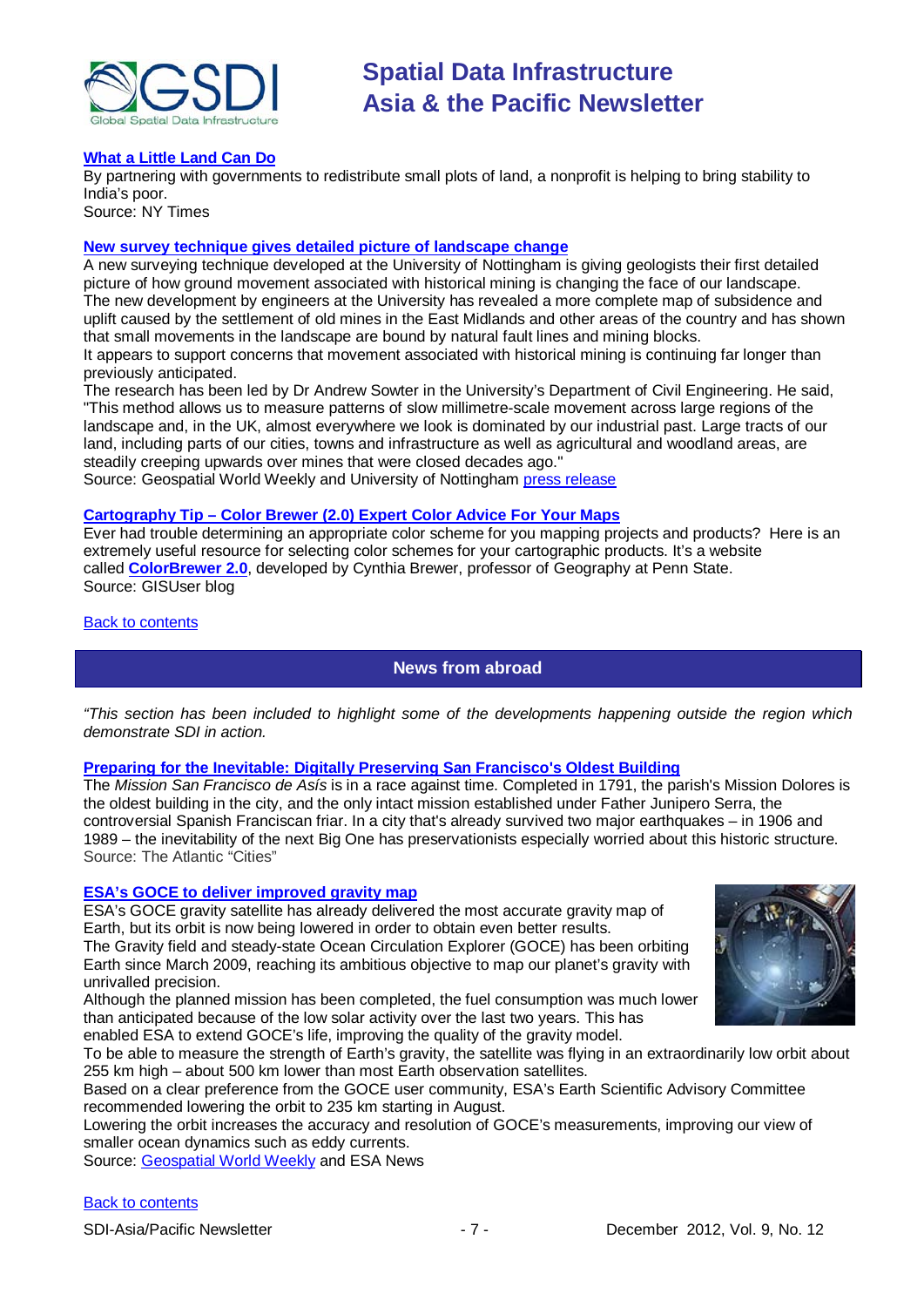

#### **[LiDAR technology can detect dissolved gases in water](http://spie.org/x91033.xml?highlight=x2420&ArticleID=x91033)**

Researchers in Japan are developing a novel Raman LiDAR technique which can provide efficient 3D monitoring for environmental surveys prior to seafloor exploration. Researchers say LiDAR is a promising technique for monitoring the seafloor. It offers a number of advantages over commonly used point sensors and is considered to be one of the best candidates for monitoring gases dissolved in water. Hydrothermal fluids emanating from seafloor vents contain gases such as hydrogen sulfide (H2S) and hydrogen (H2), whereas methane hydrate concentrates contain methane (CH4) and CCS stores CO2; thus, LiDAR is a suitable technique for monitoring undeveloped seafloor regions.

Carbon Dioxide is usually detected using IR absorption methods. However, water is a strong light absorber and has relatively high transmission in the short-wavelength spectral region (∼10–510nm) only. Thus, conventional IR absorption spectroscopy is not suitable for sensing gases dissolved in water. Therefore, the researchers propose using a Raman (inelastic scattering) LiDAR instrument with a green laser that has relatively high transmission in water. This technique involves irradiating the water with a 532nm laser beam and subsequently detecting the elastic (Mie and Rayleigh) scatterings at 532nm, as well as the Raman signals from the water. Source: [Geospatial World Weekly](http://geospatialworld.net/News/View.aspx?ID=25910_Article) and SPIE

<span id="page-7-0"></span>[Back to contents](#page-0-0)

**Articles**

#### **[TECHNOLOGY OF PREPARING RASTER MAPS WITH DESCRIPTIVE DATA OF POINTS OF INTEREST](http://www.academia.edu/2100599/TECHNOLOGY_OF_PREPARING_RASTER_MAPS_WITH_DESCRIPTIVE_DATA_OF_POINTS_OF_INTEREST_TECHNOLOGIA_OPRACOWANIA_RASTROWYCH_MAP_TURYSTYCZNYCH_Z_DANYMI_OPISOWYMI_OBIEKTOW)** by [Sebastian Banaszek](http://uwm-pl.academia.edu/SebastianBanaszek)

Tourist maps are one category of map designed for the mass user. For this reason this product needs to meet several requirements, e.g., it needs to be cheap, simple to use, easily and rapidly updated using a standard computer, navigation software and a mobile phone. The research presented in this paper, including e.g., the classification of points of interest, e-symbols as a tool to save descriptive data on raster maps, map editing software, and a browser for visualizing standard reports, forms the basis for a technology for creating interactive raster maps with descriptive data. Examples of preparing maps and their content show that the technology developed might be used for other thematic maps.

**KEY words:** SIP, map, raster, data, tourism

**Publisher:** Archiwum Fotogrametrii, Kartografii i Teledetekcji

**Publication Date:** 2009

**Publication Name:** Archiwum Fotogrametrii, Kartografii i Teledetekcji

## **[PROGRAMS FOR RECORDING SEMANTIC DATA ON A RASTER MAP \(AS EXEMPLIFIED BY TOURIST](http://www.academia.edu/2100614/PROGRAMS_FOR_RECORDING_SEMANTIC_DATA_ON_A_RASTER_MAP_AS_EXEMPLIFIED_BY_TOURIST_MAPS_OPROGRAMOWANIE_DO_ZAPISYWANIA_DANYCH_OPISOWYCH_NA_MAPIE_RASTROWEJ_NA_PRZYKLADZIE_MAP_TURYSTYCZNYCH_)**

#### **[MAPS\)](http://www.academia.edu/2100614/PROGRAMS_FOR_RECORDING_SEMANTIC_DATA_ON_A_RASTER_MAP_AS_EXEMPLIFIED_BY_TOURIST_MAPS_OPROGRAMOWANIE_DO_ZAPISYWANIA_DANYCH_OPISOWYCH_NA_MAPIE_RASTROWEJ_NA_PRZYKLADZIE_MAP_TURYSTYCZNYCH_)** by [Sebastian Banaszek](http://uwm-pl.academia.edu/SebastianBanaszek)

Recording semantic data on a raster map and thus making it amenable to reading through a browser has so far posed an unsolved problem. In numerous cases, such a new cartographic product would be an advantage over traditional cartographic GIS products. The advantage would be augmented by no need for a user to have specialized knowledge and command of GIS. The knowledge of geography at the secondary-school level would be sufficient to create and use such maps.

Long-term research on methods for recording semantic information on raster maps and on the use of other graphic documents in a raster form have resulted in developing methods for generating e-symbols based on the source alphabet.

To implement the method, the authors have developed a software package containing an analyzer, an e-symbol library generator, an editor for placing e-symbols on a raster map, and a graphic browser for reading the semantic information written on a raster map. The paper describes application of the software on a tourist map as an example.

The study is based on a map type that is commonly used by tourists, which contains mostly information on places worth visiting (historical and national monuments of architecture and nature), tourist trails (for pedestrians, bikers, cars), transportation system (bus stops, railway stations, ferry terminals), as well as on tourist infrastructure and entertainment (accommodation, restaurants, cinemas, bars, discos). The software described in the paper makes it possible to extend the information content of such a tourist map by any additional items (e.g., standard, address, phone number, and e-mail address of accommodation, geographical coordinates, etc.) without loss of clarity and without any need to build an extra database.

Flexibility of the method presented makes it possible to supplement the contents of such map by including any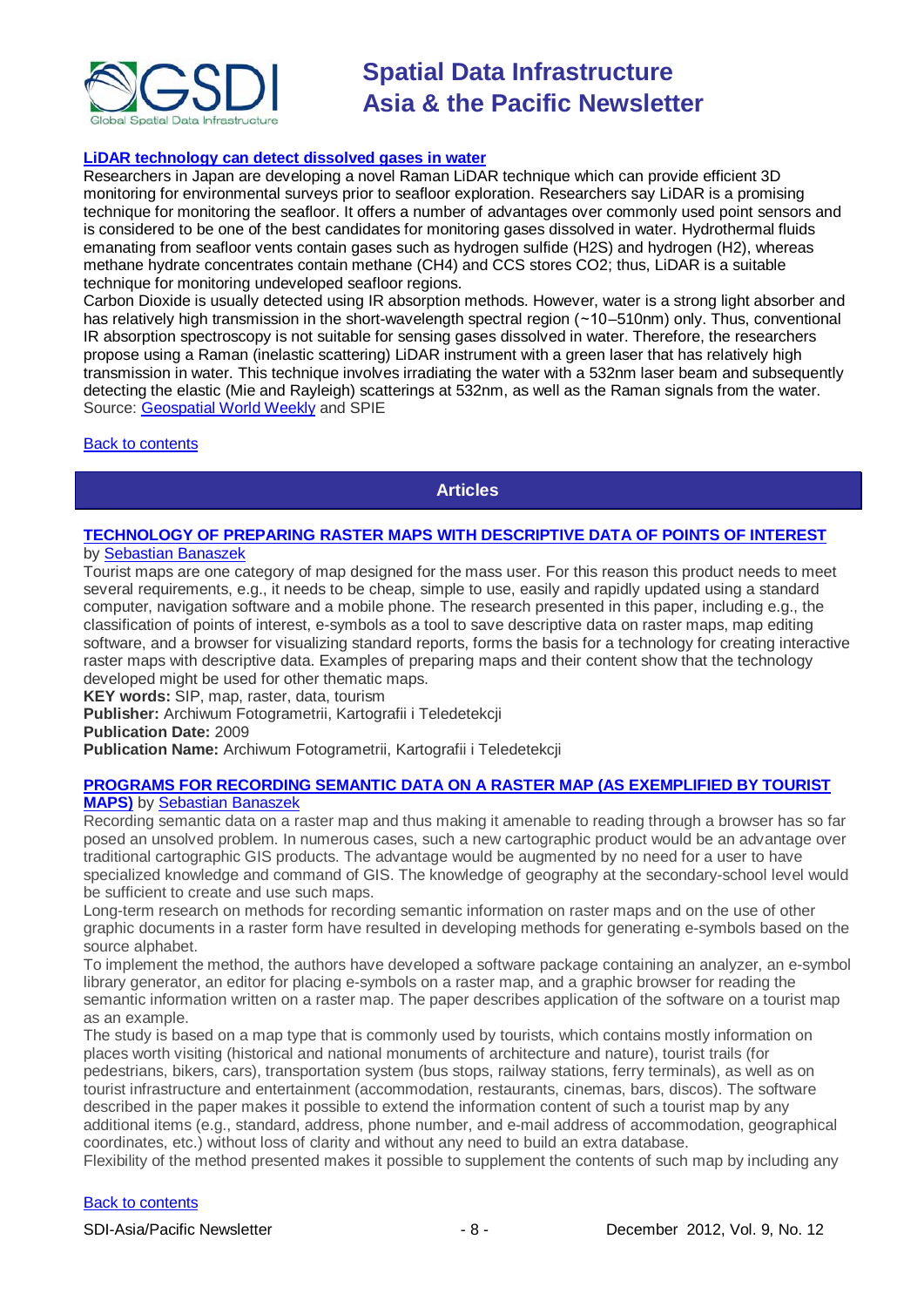

type of information important for the user. **Keywords:** GIS, Raster Map, Semantic Data, Graphic Editor, Maps for Tourists **Publisher:** Archiwum Fotogrametrii, Kartografii i Teledetekcji **Publication Date:** 2008 **Publication Name:** Archiwum Fotogrametrii, Kartografii i Teledetekcji

#### **[Method of recording of the semantic data on raster maps](http://www.academia.edu/2111937/Method_of_recording_of_the_semantic_data_on_raster_maps)** by [Sebastian](http://uwm-pl.academia.edu/SebastianBanaszek) Banaszek

Map reading combines reading text signatures and obtaining information in the process of transition from cartographic model into a message in a language (verbal-numerical form). For GlS-users not only the information from a traditional map is accessible, but also the information gathered and recorded in a semantic database. However, a printed GIS-map contains the same information as a traditional map. All semantic data are stored in a database and cannot be read from a hard-copy. The problem which needs to be solved here is the manner of attaching semantic data to a raster map, in a way which allows putting such data in a raster map and enables its reading from a hard-copy. As a solution to the problem mentioned above, the method of writing semantic data in a raster map using symbols of the GIS-alphabet is described. These symbols guarantee the user the opportunity for reading the complete information included in die GIS. An important stage in the symbol of the GIS-alphabet generation is the choice of the basic alphabet. The methods of alphabet choice optimization are described in this article. The purpose of optimization is the minimization of the area needed for putting a symbol in a map, what results in practically unchanged legibility of the printed GIS-map (hard-copy) in comparison to the legibility of a traditional one.

**Keywords:** GIS, Raster Map, Semantic Data, GIS-Alphabet, Hard-Copy, Topographical Database."" **Publisher:** Fatih University. Istambuł, Turcja.

**Publication Date:** 2008

**Publication Name:** 5th International Conference on Geographic Information Systems

#### **[METHOD AND SOFTWARE FOR CREATION OF RASTER INTERACTIVE TOURIST MAPS WITH](http://www.academia.edu/2122841/METHOD_AND_SOFTWARE_FOR_CREATION_OF_RASTER_INTERACTIVE_TOURIST_MAPS_WITH_SEMANTIC_INFORMATION_ABOUT_OBJECTS_)  [SEMANTIC INFORMATION ABOUT OBJECTS](http://www.academia.edu/2122841/METHOD_AND_SOFTWARE_FOR_CREATION_OF_RASTER_INTERACTIVE_TOURIST_MAPS_WITH_SEMANTIC_INFORMATION_ABOUT_OBJECTS_)** by [Sebastian](http://uwm-pl.academia.edu/SebastianBanaszek) Banaszek

Reading map combines reading text signatures-and obtaining information in process of transition from cartographic model into a message in a language (verbal-numerical form). For GIS-user not only the information from traditional map is accessible, but also the information gathered and recorded in a semantic database. However printed GIS-map contains the same information as traditional map. All semantic data are stored in a database and cannot be read from a hard-copy. The problem which needs to be solved here is (he manner of attaching semantic data to raster map, in a way which allows putting such data in raster map and enables its reading from hard-copy. As the solution of problem mentioned above, the method of writing down" of semantic data in a raster map with use of symbols of the E-alphabet is described. These symbols guarantee user an opportunity for reading the complete information included in G1S. The important stage in symbol of the E-alphabet generation is the choice of the basic alphabet. In the article results of research are presented and examples of maps for tourists.

**KEYWORDS:** GIS, Raster Map, Semantic Data, Graphic Editor, Maps for Tourists

#### **[Revealing Secrets of the Angkor Civilization Using Airborne LiDAR Technology](http://www.lidarnews.com/content/view/9332/136/)** by Chris Cromarty

In the first ever project of its kind in South East Asia, PT McElhanney Indonesia acquired LiDAR and digital aerial photography in order to map Angkor Wat and other ancient features in Cambodia to a degree of accuracy that has never been seen before by Cambodian archaeologists.

Source: LiDAR News

**[Enabling g-government in the Gauteng city-region](http://link.wits.ac.za/journal/AJIC12-Wray.pdf)** The African Journal of Information and Communication, Issue 12 (2012)

Authors: Chris Wray and Rex van Olst

### **Abstract:**

The term g-government, a subset of e-government, was first introduced in 2000 as the convergence of geographical information systems (GIS) and the Internet to create more effective government interaction with citizens. More recently, it has been revised to describe the combination of GIS and Web 2.0 technologies that can enhance government services and delivery. Most government data is spatially based and can be visualised and interpreted using a Web GIS mapping application, but this data is often not available to other government departments, or the general public, frustratingly so.

In South Africa, problems with accessing spatial data continue to exist. The Gauteng City-Region Observatory (GCRO) recognised that g-government remains a challenge within the Gauteng city-region (GCR), and in 2010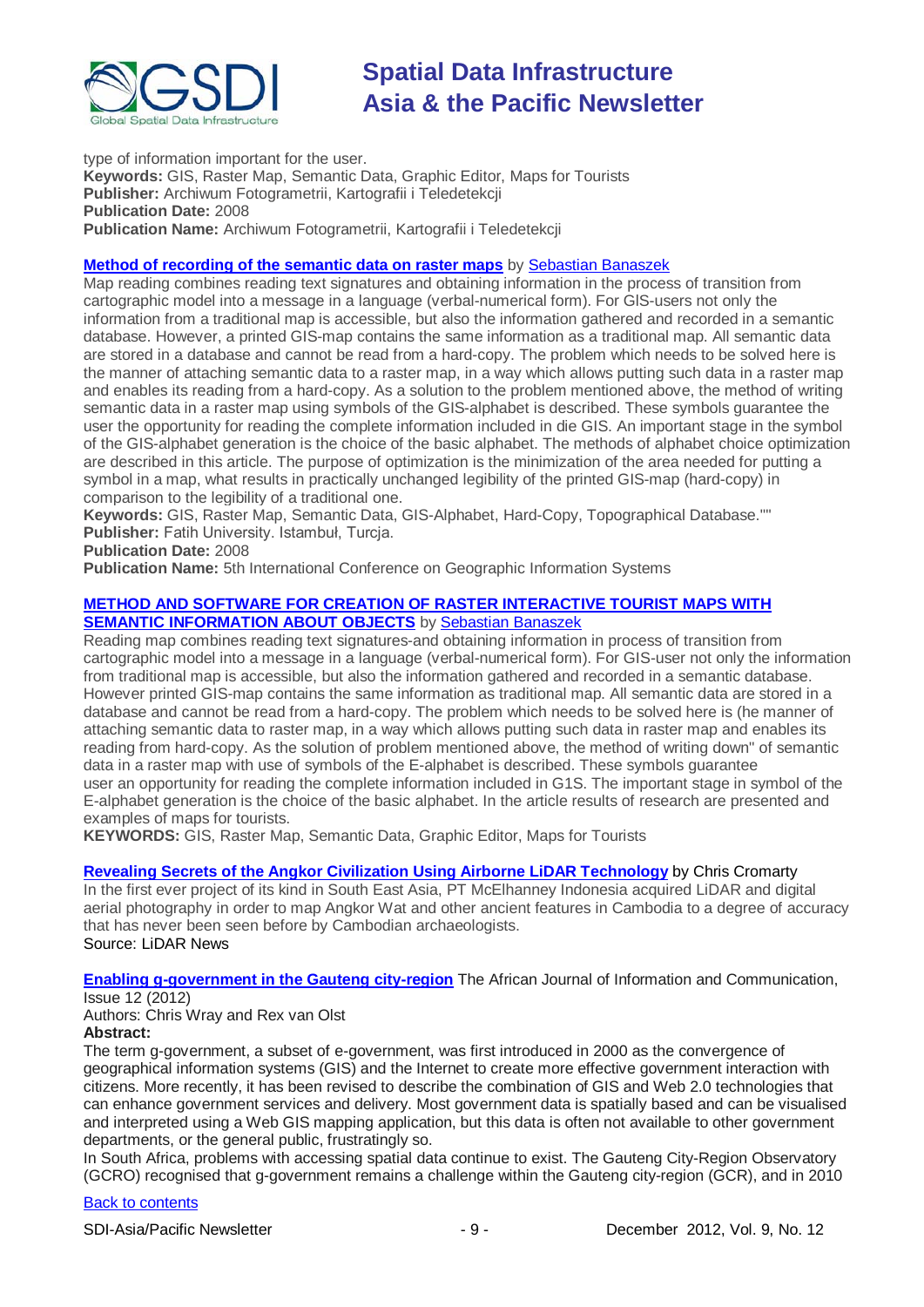

developed a GIS website for the GCRO and Gauteng Provincial Government. This article is presented in the context of the global shift to fully connected governments through technologies such as Government 2.0 and ggovernment. It provides a specific focus on the GCRO GIS website and how it enables g-government by providing local and provincial government with the spatial data and tools required to better understand the cityregion, and to make informed decisions about future development in the city-region.

The article also reviews Technology Acceptance Model (TAM) scores measured at the launch of the website. Finally, monthly website visits are examined. This confirms that local and provincial government are ready to utilise the g-government website.

**Keywords:** effective government, g-government, GIS, spatial data

#### <span id="page-9-0"></span>[Back to contents](#page-0-0)

## **Books and Journals (including Videos and Web publications)**

#### **ABC Radio [National "Going Underground" programme](http://www.abc.net.au/radionational/programs/futuretense/going-underground/4341332)**

When we think of underground space many of us think of carparks, subways and storage. Or we think of dark science fiction scenarios – mole people living deep below our cities! But as we move into an increasingly urbanised 21st century – is it time to rethink the way we construct? And start building down as well as up? A growing number of people think we should be making better use of our underground 'real estate' as a way to ease some of our future urban pressures.

[MP3 sound file](http://mpegmedia.abc.net.au/rn/podcast/2012/11/fte_20121104_1130.mp3) and Transcript available

#### **[V-e-n-u-e.com](http://v-e-n-u-e.com/About)**

**Venue** — a portable media rig, interview studio, multi-format event platform, and forward-operating landscape research base — will pop up at sites across North America from June 2012 through fall 2013. Under the direction of Geoff Manaugh of [BLDGBLOG](http://bldgblog.blogspot.com/) and Nicola Twilley of [Edible Geography,](http://www.ediblegeography.com/) Venue officially launches Friday, June 8, with a public event from 6-8pm at the Nevada Museum of Art in downtown Reno, Nevada.

In collaboration with the Center for Art + Environment at the Nevada Museum of Art and with Columbia University's Studio-X Global Network Initiative, Venue will traverse North America in a series of routes, visiting such sites as New Mexico's Very Large Array, Arches National Park, the world's largest living organism in the Blue Mountains of Oregon, and the 2012 Aspen Ideas Festival.

At these and many other locations, Venue will serve as a backdrop — or venue — for original interviews with people from an extraordinary range of disciplines, even as it records and surveys each site through an array of both analog and high-tech instruments.

#### **PhD: Geographical Information Technologies - [Decision Support for Road Maintenance in Uganda](https://www.bth.se/tks/teknovet.nsf/bilagor/Lydia%20phd%20version%204%20121010_1_pdf/$file/Lydia%20phd%20version%204%20121010_1.pdf)**

Doctoral student Lydia Mazzi Kayondo Ndandiko will defend her doctoral thesis in Technoscience studies at Blekinge Institute of Technology (Sweden) on November 7, 2012

**Abstract:** This study set out to develop a framework within which the use of Geographical Information Technologies (GITs) can be enhanced in Road Infrastructure Maintenance (RIM) in Uganda. Specifically it was guided by 3 objectives; 1., to assess the gaps in the use of GITs for RIM in Uganda and the limitations to accessing these technologies, 2., to develop a methodological framework to enhance the use of GITs in RIM and 3., to develop a Geographical Information Systems for Transportation (GIS-T) data model based on the road maintenance data requirements. A participatory approach through a series of interviews, focus group discussions, workshop & conferences, document reviews, field observations & measurements and GIS analysis were employed.

Based on the Spatial Data Infrastructure (SDI) concept and the principle of Causality, the gaps and limitations were established to mainly be concerned with data and organisational constraints as opposed to technical issues. They were classified to include; inadequate involvement of GITs in organisational activities, inappropriate institutional arrangements, absence of data sharing frameworks, budget constraints, insufficient

geospatial capacity, digital divide in the perception, adoption & affordability of GITs among the stakeholders and the absence of a road maintenance Spatial Data Infrastructure (SDI).

A methodological framework, comprising of 6 strategic components was developed to enhance the use of GITs in RIM. This included enactment of relevant policy components to guide GIT use, continuous capacity building, establishment of a road maintenance SDI, fostering collaboration and spatial data sharing frameworks, budgetary allocation based on defined activities inclusive of GIT initiatives, and adoption of a dynamic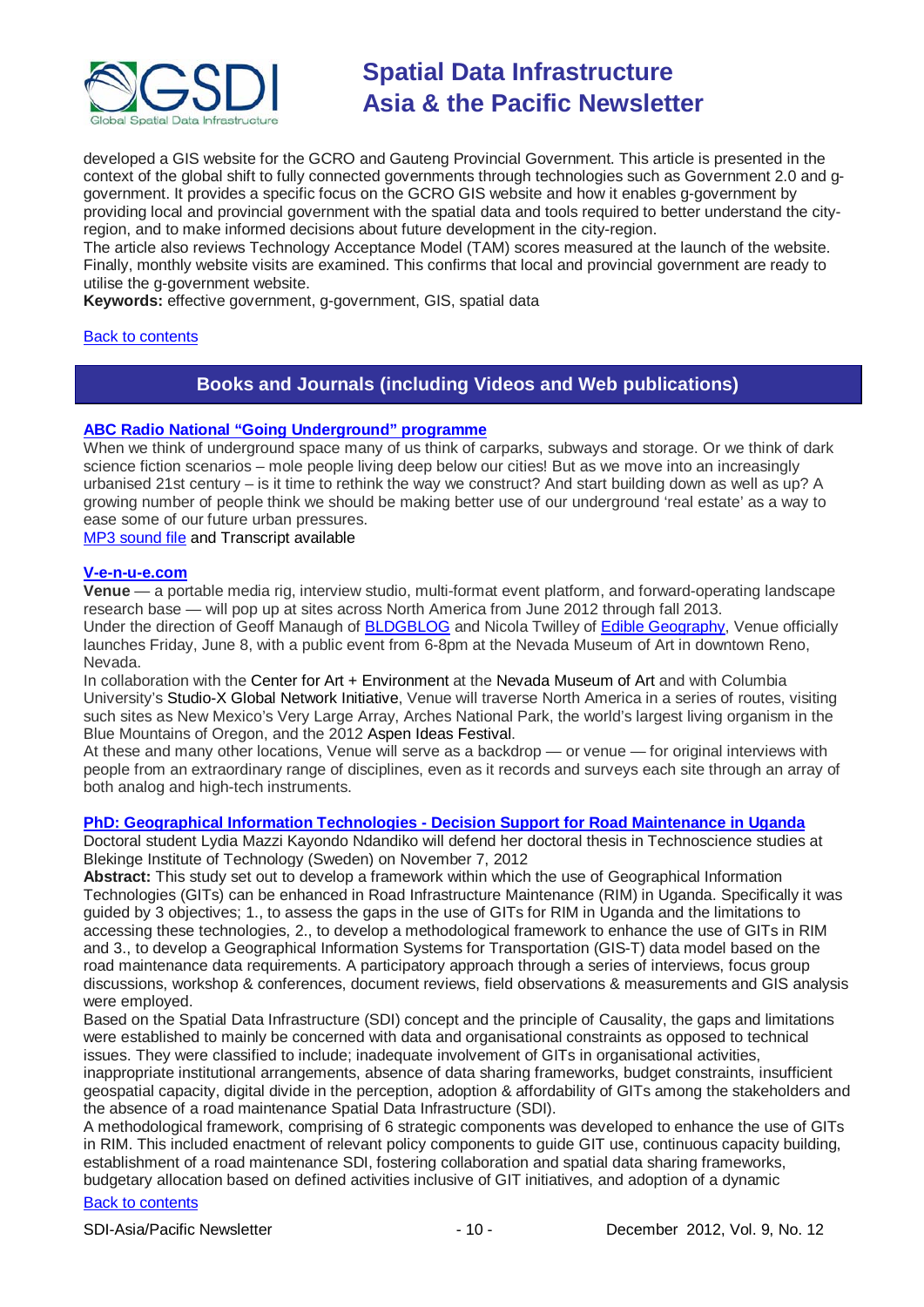

segmentation data model.

Conceptual and logical data models were developed and proposed for the Sector. The conceptual model, presented using an entity relationship diagram, relates the road network to the point and line events occurring on it. The logical object relational model developed using the ESRI provided template represents the road and the point and line events in a total of 19 object classes.

The Study concludes that in order to ground GIT benefits in the sector; technical, data and organisational concerns involved in GIT undertakings should be accorded equal emphasis. Institutionalisation and diffusion of GITs as aspects of the component strategies are regarded capacity building mechanisms earmarked to boost success in GIT initiatives. Further research on diffusion and funding models for GIT initiatives is recommended. It is suggested that aspects of the proposed model be considered when establishing GIT standards for the sector. The RIM sector is encouraged to embrace Science and Technology and to participate in Research and Development and particularly to adopt the culture of innovation considering the ready availability of off the shelf equipment, freeware and open source software that can foster informed decision making.

**Key Words:** Data Model, Dynamic Segmentation, Geographical Information Technologies (GITs), Geographical Information Systems for Transportation (GIS-T), Linear referencing, Methodological Framework, Research and Development, Road maintenance, Road Infrastructure Maintenance (RIM), Science Technology and Innovation, Spatial Data Infrastructure, Uganda.

#### **[Perspectives for a National GI Policy \(including a national GI Policy draft\)](http://www.nias.res.in/docs/R11-2012-Mukund%20Rao.pdf)**

Department of Science and Technology (DST), Government of India (GOI) sponsored National GI Policy Project Mukund Rao & K R Sridhara Murthi, National Institute of Advanced Studies (September 2012)

The National Institute of Advanced Studies (NIAS) took up the National GI Policy Project and brought out this report – even going ahead to propose a draft National GI Policy. The report is the outcome of the work undertaken by NIAS Project team and also is based on detailed consultations held with many experts. NIAS also organised a National GI Policy Roundtable where experts debated various issues and a set of recommendations were arrived at.

From the Indian context, the immediate goal is to develop National GIS as a system to make nation-wide, seamless, standardized GI easily available, accessible, usable and, thereby, bringing value-benefit to the nation in better governance/development; developing GI commerce activities and serving to citizens g-services (GISenabled e-services).

This is a first of its kind report on National GI Policy in India – comprehensively covering imaging, mapping, surveying, GIS and positioning a holistic policy perspective for National GIS. The report has built a foundation for the National GI Policy and many a details may still have gaps to be addressed. The report was submitted to the Department of Science and Technology (DST), which is responsible for taking the next steps to formalize the Policy.

#### **[Next Generation Gigital Earth](http://www.pnas.org/content/early/2012/06/20/1202383109.full.pdf+html)**

A paper entitled "Next-Generation Digital Earth" was published in the Proceedings of the National Academy of Sciences of the United States of America (PNAS) on 21 June 2012. The paper, meant to be an update of the Digital Earth vision given by Al Gore over ten years ago, reviews progress in Digital Earth scientific discovery, analyses current work, and forecasts future developments.

#### **SDI Cookbook update**

The SDI Cookbook, in its wiki version, now has an updated Chapter 10 to reflect the latest slate of standards and popular version numbers. We seek contributing editors for the other Chapters to also bring them up-to-date. About three months prior to the next GSDI Conference we will seek to affix a date and snapshot the Cookbook into a "SDI Cookbook 2013" PDF version. By saving a PDF and giving it a date of publication, it will clarify the reference and citation of the document and provide a time context.

If you are interested in helping update any of the chapters, please contact [Douglas Nebert.](mailto:ddnebert@usgs.gov)

#### **[NewGeography website](http://www.newgeography.com/)**

#### **[Mapping London blog](http://mappinglondon.co.uk/)**

**[Call for Papers: A special issue on geospatial analysis of volunteered geographic information with](http://www.journals.elsevier.com/computers-environment-and-urban-systems/call-for-papers/call-for-papers-a-special-issue-on-geospatial/)  [Computers, Environment and Urban Systems](http://www.journals.elsevier.com/computers-environment-and-urban-systems/call-for-papers/call-for-papers-a-special-issue-on-geospatial/)** Volunteered geographic information (VGI)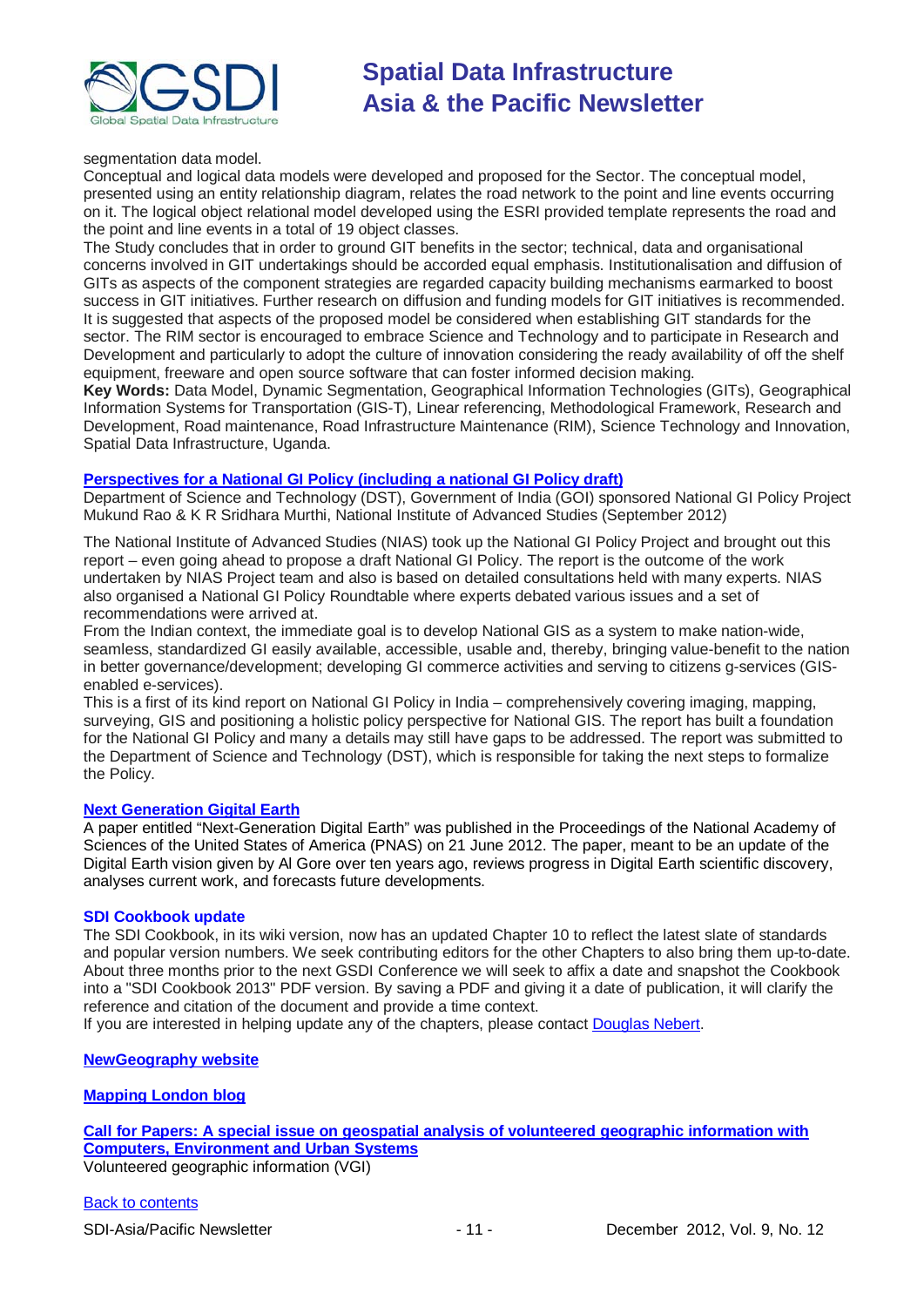

#### **Submission**

Original papers with a length of 6000-7000 words are welcome. To submit your paper, please follow the [journal's](http://ees.elsevier.com/ceus/) Guide for Authors. We encourage authors to consider the option of supplementary data including raw data, derived data and source codes; we particularly encourage authors to pack your supplementary data in such a manner that interested readers can easily replicate your results. Authors must select "Special Issue" while they reach the "Article Type" step in the submission process, and identify the "geospatial analysis of VGI" special issue in their cover letter. First-time users must register themselves as Author.

#### **Important dates:**

Paper submission due: 30 December 2012 Acceptance notification: 30 May 2013 Publication: 30 August 2013

#### **Editors for the special issue:**

[Bin Jiang,](mailto:bin.jiang@hig.se) Department of Technology and Built Environment, Division of Geomatics, University of Gävle, **Sweden** 

[Jean-Claude Thill,](mailto:Jean-Claude.Thill@uncc.edu) Department of Geography and Earth Sciences, University of North Carolina at Charlotte, USA

#### **[Borderlines blog from the New York Times](http://opinionator.blogs.nytimes.com/category/borderlines/)**

Countries are defined by the lines that divide them. But how are those lines decided — and why are some of them so strange? Borderlines explores the stories behind the global map, one line at a time.

by Frank Jacobs

Frank Jacobs is a London-based author and blogger. He writes about cartography, but only the interesting bits. His other blog is **Strange Maps** 

#### **[Thematic Mapping blog](http://blog.thematicmapping.org/)**

Terrain mapping with Mapnik

#### Blog of **[Ragnvald Larsen, geographer](http://www.mindland.com/wp/)**

Geographer working with maps at the Norwegian Directorate for Nature Management. Part of his job is to contribute to development aid projects.

**International Society for Digital Earth** - August, 2012 [Newsletter](http://www.digitalearth-isde.org/news/isde-newsletter(201208).html)

**[Thoughts on the Geospatial industry, Open Standards and Open Source](http://cameronshorter.blogspot.com/2011/06/memoirs-of-cat-herder-coordinating.html)** Cameron Shorter's blog

**New Zealand - SDI Cookbook Chapter 6 – [Government and Industry, moving forward.](http://www.geospatial.govt.nz/sdi-cookbook-chapter-6-government-and-industry-moving-forward)**

**Carnival Of The Geospatialists #3 - [Musings and Down-Right Cool Things Shared by the Geo Faithful](http://www.gisuser.com/content/view/25690/28/)**

**[Open Planet 5, the magazine published for the International gvSIG Conference is now available in](http://jornadas.gvsig.org/descargas/magazine)  [electronic format](http://jornadas.gvsig.org/descargas/magazine)**

#### **[SDI Magazine](http://www.sdimag.com/)**

**[Mother Pelican: A Journal of Sustainable Human Development](http://www.pelicanweb.org/solisustv08n12page1.html)** The December 2012 issue has been published

**[LiDAR News, Vol 2, No 19](http://www.lidarnews.com/newsletter/Vol2No19.htm)** (September 2012 Newsletter)

**[LiDAR News magazine](http://lidarnews.com/emag/2012/vol2no5/index.html)** (Vol 2, No 5, Fall 2012)

**[Think Quarterly](http://thinkquarterly.co.uk/#aboutthebook)** – Google's new on-line magazine

**[Coordinates](http://mycoordinates.org/pdf/jun12.pdf)** monthly magazine - **PDF** (June 2012)

**[SERVIR-Africa community news](http://www.servirglobal.net/africa/en/News/CommunityNews.aspx)**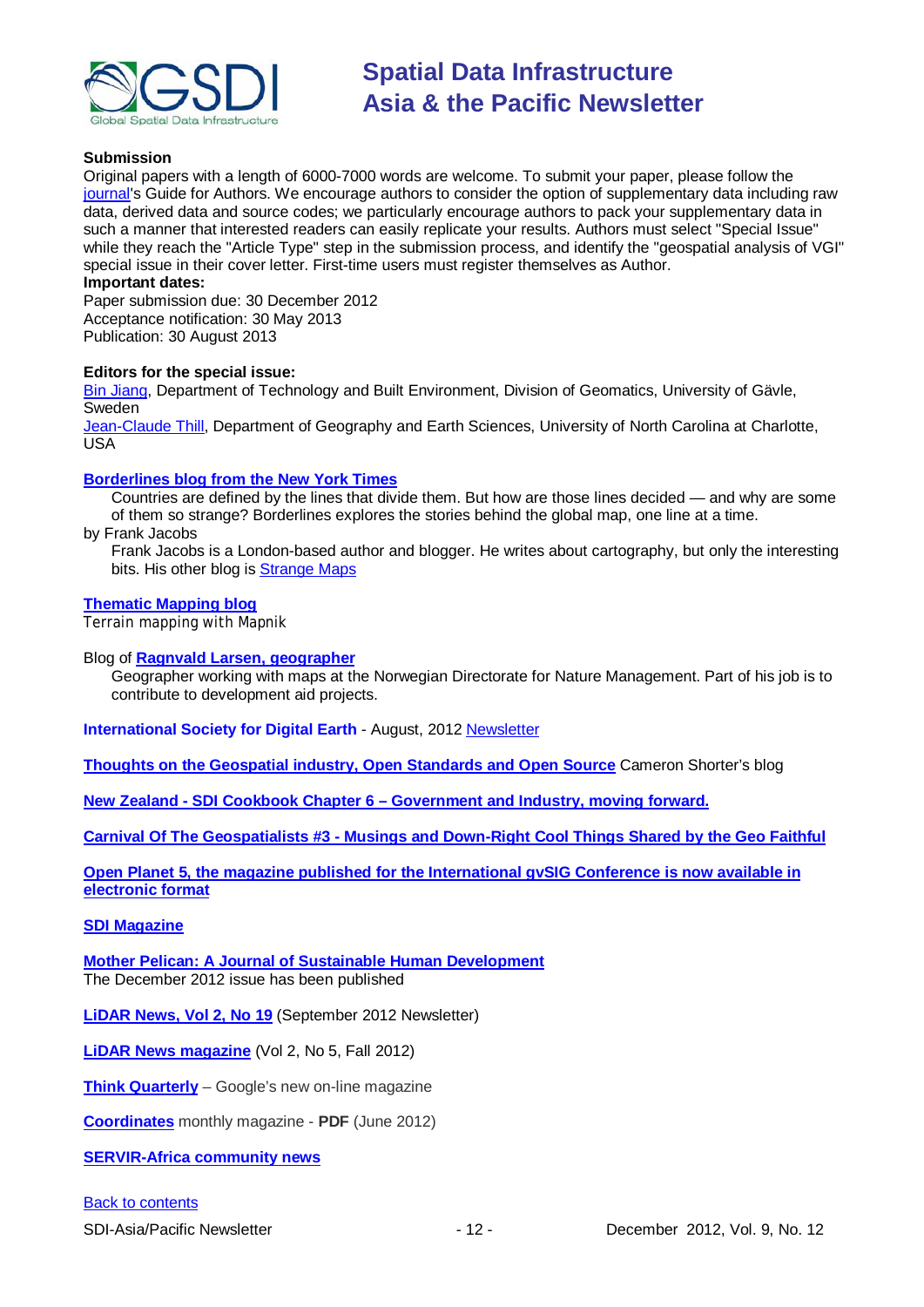

#### **GISuser - [GIS and Geospatial Technology News](http://www.gisuser.com/)**

**[National Geographic website](http://www.nationalgeographic.com/)**

**[The Atlantic Cities website](http://www.theatlanticcities.com/)** including [Maps](http://www.theatlanticcities.com/posts/map/)

**[Professional Surveyor](http://www.profsurv.com/)** magazine

**[The American Surveyor](http://www.amerisurv.com/newsletter/28NOV2012.htm)** newsletter (November 28)

**[My Co-ordinates e-zine](http://mycoordinates.org/pdf/oct12.pdf)** – October issue (PDF)

<span id="page-12-0"></span>[Back to contents](#page-0-0)

### **Just for Fun!**



#### **['Curiosity' takes own self-portrait](http://www.scientificamerican.com/article.cfm?id=latest-curiosity-image-perhaps-best-2012-11&WT.mc_id=SA_CAT_TECH_20121106) – sends it home**

One of the latest Curiosity images posted by NASA is a stunning self-portrait made up of 55 high-rez images taken by the rover's Mars Hand Lens Imager. The base of Mount Sharp serves as a dramatic backdrop, swooping up toward the right, and in front of the rover, you can see four hand-size holes in the ground where Curiosity gathered scoops of martian dirt for analysis. "Self-portraits like this one document the state of the rover and allow mission engineers to track changes over time, such as dust accumulation and wheel wear," NASA says on its Web site. Source: Scientific American

#### **The Geography of [Scientific Funding](http://www.theatlanticcities.com/jobs-and-economy/2012/11/needlessly-inscrutable-geography-scientific-funding/3720/) – United States**

Scientific funding (in the form of grant money) is both a measure of input as well as a measure of research success: successful research begets more funding. But the data are both rare and incomplete.



Recently, we attempted to make a small dent in this problem. The National Science

Foundation compiles federal R&D spending from all governmental agencies, but unfortunately they only have data at the state-level, which is not granular enough for our purposes. And looking at many other individual agencies proves just as ineffectual for determining metropolitan spending.

Fortunately, the National Institutes of Health bucks this trend; the NIH in fact keeps incredibly detailed records of their grant-making. This is especially useful because, of the approximately \$130 billion spent by the federal government on R&D every year, the NIH accounts for approximately \$34 billion (a percentage of the total topped only by the Department of Defense, which keeps the least informative, least specific, and least reliable numbers of any agency). So, while we can't get a complete picture of federal R&D spending at the sub-state level, we believe that the NIH data represents the best portrait currently available. Source: The Atlantic "Cities"

#### **[Stiltsville: a Curious Collection of 7 Houses a Mile Off the Florida Coast](http://v-e-n-u-e.com/Stiltsville)**



Biscayne Bay is home to the cities of Miami and Miami Beach, the Port of Miami (from which one in every seven cruise passengers in the world departs), a 172,000 acre National Park that includes the NPS's only underwater archaeological trail, and more than a dozen islands, many of which are artificial.

It is also the site of a curious collection of stilt houses, perched on sand flats a mile offshore from the [Cape](http://en.wikipedia.org/wiki/Cape_Florida_Light)  [Florida lighthouse.](http://en.wikipedia.org/wiki/Cape_Florida_Light)

Source: [Venue.com](http://v-e-n-u-e.com/About) and [The Atlantic](http://www.theatlantic.com/technology/archive/2012/11/welcome-to-stiltsville-a-curious-collection-of-7-houses-a-mile-off-the-florida-coast/265559/)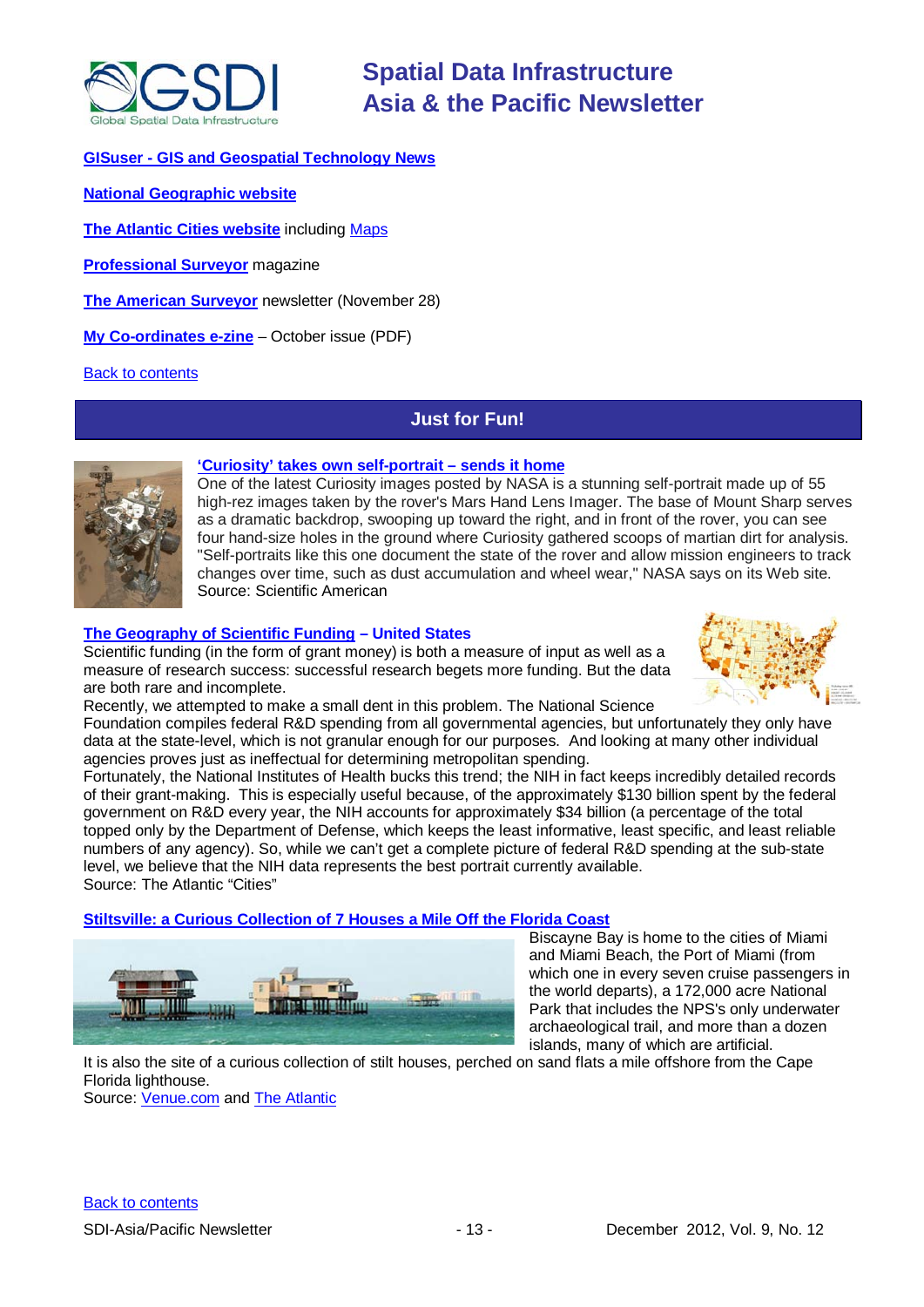

## **[BENEATH THE STREETS:](http://v-e-n-u-e.com/Beneath-the-Streets-Wheels) WHEELS**



Every day and night, beneath the streets of San Francisco, huge wheels turn, pulling cable cars to their far-flung destinations and back again, as if weaving them across the city in loops.

Source: Venue.com

#### **[South Pacific Sandy Island 'proven not to exist'](http://www.bbc.co.uk/news/world-asia-20442487)**



#### **A South Pacific island, shown on marine charts and world maps as well as on Google Earth and Google Maps, does not exist, Australian scientists say.**

The supposedly sizeable strip of land, named Sandy Island on Google maps, was positioned midway between Australia and French-governed New Caledonia.

But when scientists from the University of Sydney went to the area, they found only the blue ocean of the Coral Sea.

The phantom island has featured in publications for at least a decade.

… A spokesman from the service told Australian newspapers that while some map makers intentionally include phantom streets to prevent copyright infringements, that was was not usually the case with nautical charts because it would reduce confidence in them.

… The BBC's Duncan Kennedy in Sydney says that while most explorers dream of discovering uncharted territory, the Australian team appears to have done the opposite - and cartographers everywhere are now rushing to undiscover Sandy Island forever.

Source: BBC News

### **Theatre of the ABSURD: [Pakistan outlaws civilian mapping](http://dawn.com/2012/11/21/pakistanis-lost-without-maps/)**

The Ministry of Defence is about to declare mapping illegal in Pakistan. The federal cabinet, Pakistan's foremost civilian authority, is willingly giving up a civic task to agencies that report to Pakistan's Armed Forces. The proposed Land Surveying and Mapping Bill 2012 will entrust all mapping responsibilities in Pakistan to the Survey of Pakistan (SoP), which supposedly reports to the Ministry of Defence (MoD), but effectively takes its orders and cues from the General Head Quarters.

… The proposed Bill will require all government or private agencies involved in surveying and mapping to register themselves with the SoP. Failing to do so will result in one-year imprisonment and a fine of up to one million rupees. The Bill further threatens imprisonment and fines up to five million rupees to office bearers of firms who do not comply with the directives of the SoP. The Bill will restrict mapping responsibilities to the SoP in the public sector, thus eroding decades of development work in geo-spatial analytics by several provincial government and municipal authorities.

Source: Dawn.com blog

#### **[Free Topo Map Gift Wrap from the USGS](http://blog.gisuser.com/2012/11/26/free-topo-map-gift-wrap-from-the-usgs/)**

A fun, green solution from the USGS lets you wrap up your holiday goodies in a map! To promote the reuse of the colorful but space-consuming outdated topographic maps, the USGS-CGS maps office is giving them away for use as gift wrap. With their shades of green for forests, cities etched in red, and blue waterways, many of the maps are arrayed in holiday colors, and their large size, 24″ by 30″ offers a generous wrap for most holiday packages. The free maps will be available for pickup in person only, in limited quantities, through December 24th. Holiday shoppers can pick up free gift wrap now from the U.S. Geological Survey and California Geological Survey's Maps and Publications Sales Office at our new location on the Menlo Park campus. Source: GISUser blog

#### <span id="page-13-0"></span>[Back to contents](#page-0-0)

## **Training Opportunities**

### **[free GNSS Remote Sensing workshop, Sydney](http://www.acser.unsw.edu.au/events/gnss_workshop.html)**

At the UNSW Australian Centre for Space Engineering Research and the School of Surveying and Geospatial Engineering we are interested in positioning for all sorts of applications; traditionally to locate and re-locate historical land boundaries, for large engineering infrastructure development, to control mining operations, for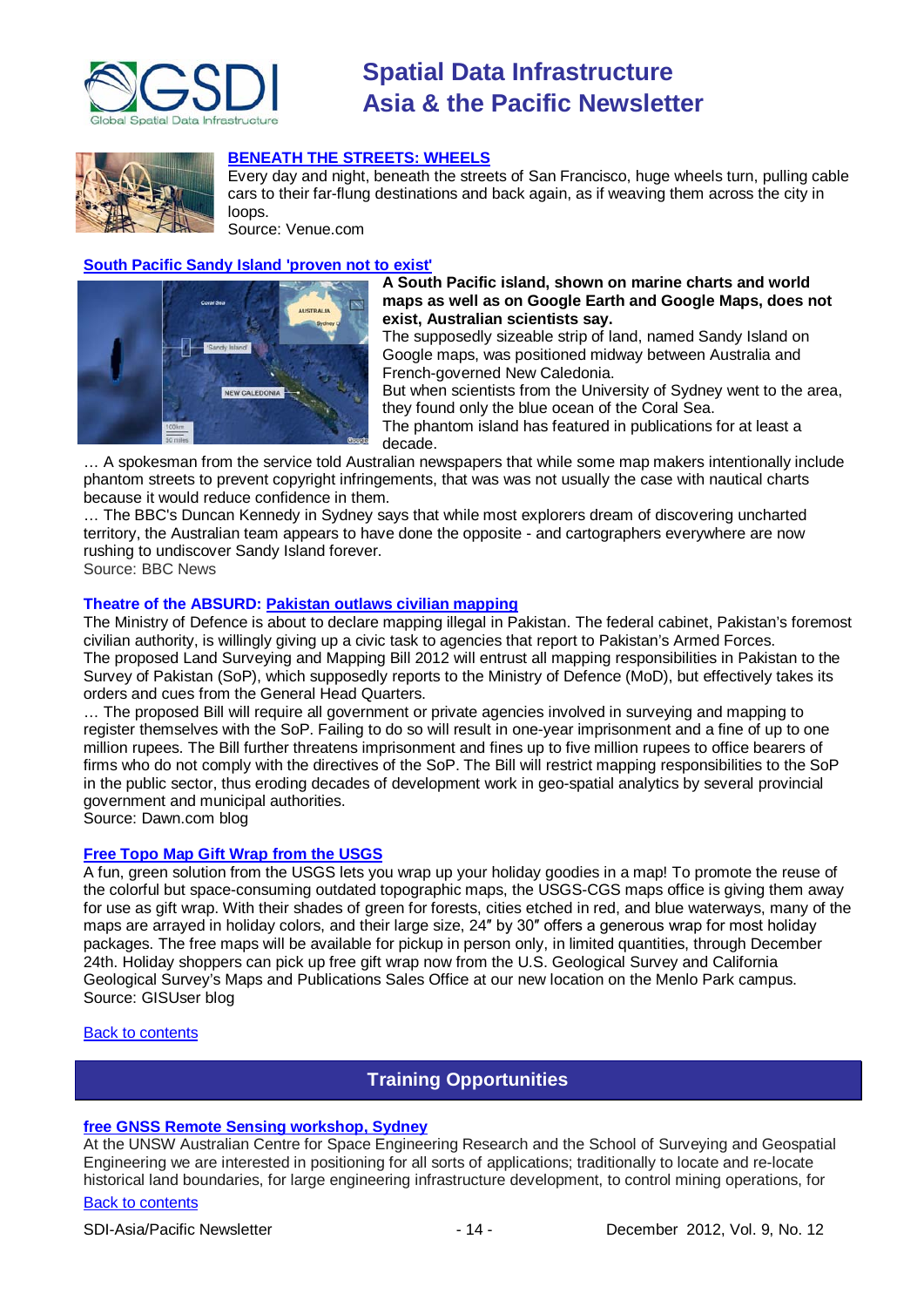

undersea floor location and oil and gas exploration. In the last 20 years, satellite positioning has revolutionised the way surveyors and spatial information professionals provide position.

Hear about where remote sensing is going at this free Global Navigation Satellite System (GNSS) Remote Sensing (RS) workshop.

**When:** Wednesday, 5th December 2012

**Where:** M17 Lecture Theatre, UNSW Kensington, Sydney, Australia **Costs:** Free to attend

Thanks to Ross Johnson for bringing this to our attention

### **[Course Spotlight: Master of Spatial Information Science](http://themelbourneengineer.eng.unimelb.edu.au/2012/02/course-spotlight-master-of-spatial-information-science/)**

The University of Melbourne [Course Spotlight: Master of Spatial Information Science](http://themelbourneengineer.eng.unimelb.edu.au/2012/02/course-spotlight-master-of-spatial-information-science/)

Spatial information is an essential and indispensable part of any economy's infrastructure. It is needed in all walks of life and on many scales, with applications in land tenure systems, environmental modelling, food production, disaster management, climate change modelling, engineering, architecture and urban planning. Current industry shortfalls in spatial information practitioners combined with a growing demand in Australia and internationally, ensure graduates a range of well-paid job opportunities.

Find out more about the [Master of Spatial Information Science,](http://www.msi.unimelb.edu.au/study/graduate/master-of-spatial-information-science/) as well as our [scholarship opportunities.](http://www.eng.unimelb.edu.au/study/graduate/scholarships.html)

#### **[Learn to Use HTML5 with Esri ArcGIS](http://www.gisuser.com/content/view/25915/2/)**

Get a brief introduction to HTML5 and learn how to use HTML5 technologies with the ArcGIS API for JavaScript and ArcGIS Online.

Source: GIS User and [ESRI](http://training.esri.com/Gateway/index.cfm?fa=seminars.gateway)

#### **[Large-Scale 3D Laser Scanning: The Complete Process](http://www.faro.com/site/resources/details/1373?CampaignId=70170000000bbwr)**

Don't worry if you missed the live webinar, "Large-Scale 3D Laser Scanning: The Complete Process". It's now available online for you to watch any time!

#### **[e-Learning for the Open Geospatial Community](http://elogeo.nottingham.ac.uk/xmlui)**

We are pleased to inform that the course repository for the ELOGeo (An e-Learning Framework for Using Geospatial Open Data, Open Source and Open Standards) project is ready.

ELOGeo is a JISC-funded project based at the Centre for Geospatial Science, the University of Nottingham in partnership with the Mimas Centre of Excellence at the University of Manchester. ELOGeo main collaborators are Open Source Geospatial Foundation, Open Geospatial Consortium (OGC), Ordnance Survey, Open Nottingham, International Cartographic Association (ICA) and gvSIG Association. [More details of ELOGeo.](http://elogeo.nottingham.ac.uk/index.html)

#### **gvSIG Training platform opens with a first course for gvSIG users**

The gvSIG Association tries to increase its learning offer through online courses, publishing a new learning platform: gvSIG Training. In parallel, the gvSIG Association launches its official certification program. It's a step forward in the training processes in free geomatic, creating an online training centre, that contributes to the spreading as well as to the sustainability of the gvSIG project. Training without geographic barriers, and with the best professionals.

In this platform, you will find courses in several languages to learn to use the different applications of the gvSIG project, in a user level as well as in a developer one. The courses list will be extended gradually with different gvSIG and free geomatic specialization courses (databases, map servers...), with the objective of covering the different needs of the Community.

The courses offered by gvSIG Training are part of the training routes that are required to obtain the gvSIG official certification.

For further information:

- gvSIG Training: [<http://gvsig-training.com/>](http://gvsig-training.com/)

- gvSIG Certifications: [<http://www.gvsig.com/services/certification>](http://www.gvsig.com/services/certification)

#### **GIS Courses by Distance Education NSW Riverina Tafe**

The courses listed below are all full Geographic Information Systems courses which can be studied over a number of semesters by distance study pathways.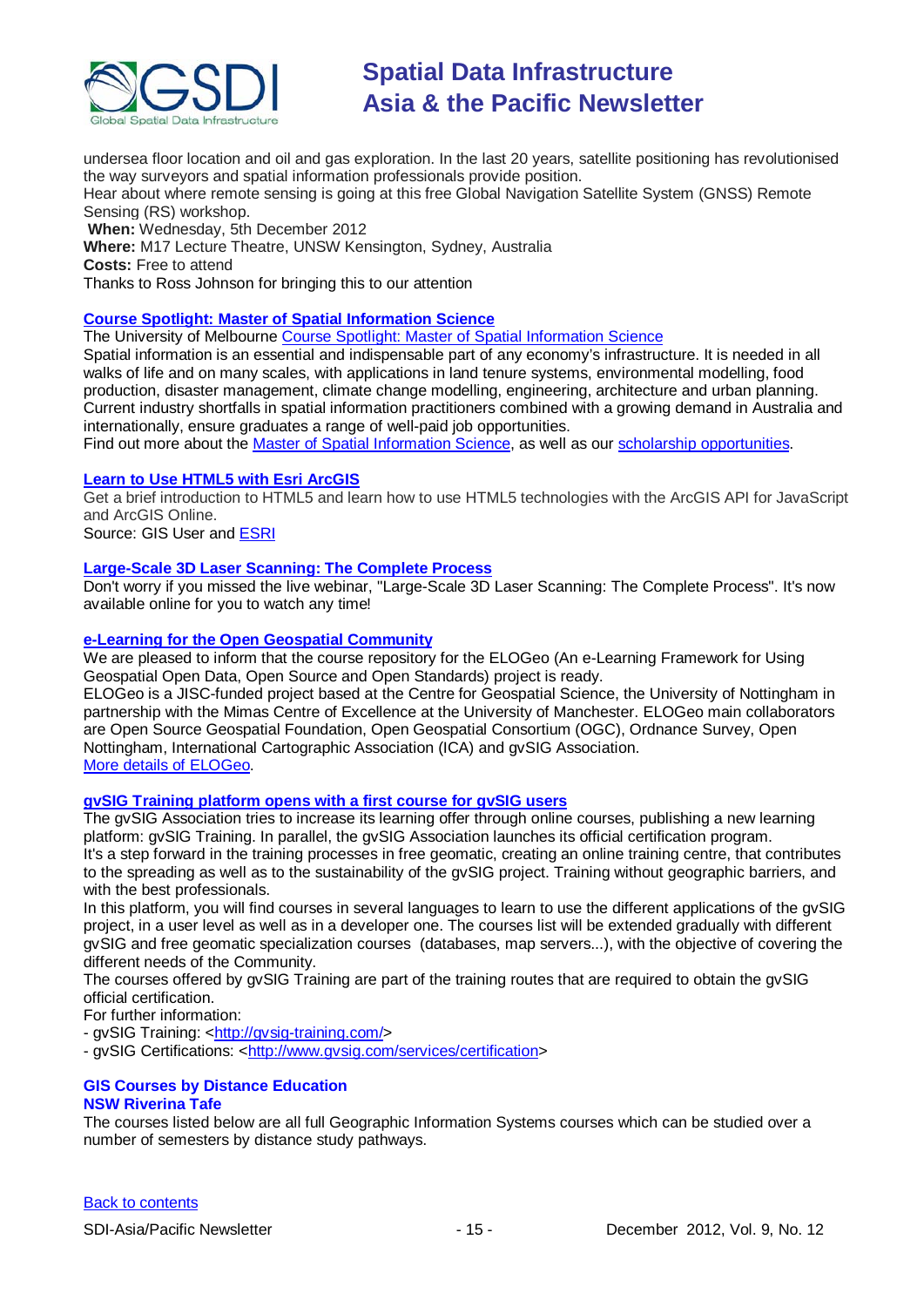

[Certificate III in Spatial Information Services \(GIS\)](http://www.rit.tafensw.edu.au/nec/nrme/giscourses#Cert III in Spatial Information Services (CPP30109)) [Certificate IV in Spatial Information Services \(GIS\)](http://www.rit.tafensw.edu.au/nec/nrme/giscourses#Cert IV in Spatial Information Services (CPP40209)) [Diploma of Spatial Information Services \(GIS\)](http://www.rit.tafensw.edu.au/nec/nrme/giscourses#Diploma of Spatial Information Services (CPP50207))

### Sourc[e: NSW River](http://www.rit.tafensw.edu.au/nec/nrme/giscourses)

#### **[Participatory Spatial Information Management and Communication Training Kit now available on-line](http://pgis-tk-en.cta.int/)**

Co-published by CTA and IFAD in English and Spanish, the Training Kit is a unique product that can be tailored to meet user needs, ensuring that employees get the best training available on Participatory Spatial Information Management and Communication.

The [online version](http://pgis-tk.cta.int/) was launched at the beginning of March 2011. The DVD version was launched in December 2010. The Training Kit contains 15 Modules, each presented through a series of Units. Modules cover the entire spectrum of good developmental practice – from mobilising communities to developing a communication strategy based on the outcome of participatory mapping activities. The Modules touch on topics such as the fundamentals of training, ethics and community groundwork and processes as well as the more technical low-, mid- and high-tech participatory mapping methods.

Users decide what they want to cover and when. The product has been developed using the Multimedia Training Kit (MMTK) approach – which allows you to pick and choose those Modules, Units and components that best suit your particular requirements and develop a curriculum to suit your specific needs. **Publishers:** Technical Centre for Agricultural and Rural Co-operation ACP-EU (CTA), Wageningen, The

Netherlands and International Fund for Agricultural Development (IFAD), Rome, Italy Source: [The Centre for Agricultural and Rural Cooperation](http://www.cta.int/en/About-us/Who-we-are)

<span id="page-15-0"></span>[Back to contents](#page-0-0)

### **Funding Opportunities, Awards, Grants**

#### **[Ideas Challenge](http://www.gmes-masters.com/ideas-challenge)**

The Ideas Challenge is at the core of the GMES Masters competition. It invites students, entrepreneurs, start-up companies and SMEs to submit their ideas for an innovative commercial use of GMES to a secure online database on the GMES Masters website. The best idea for a commercially viable business idea using GMES data will be rewarded. The winner will be rewarded with a cash prize of EUR 10,000 as well as the chance to get his idea further developed in one of the six ESA Business Incubation Centres (BICs). The incubation package has a value of up to EUR 60,000.

#### **[ESA App Challenge](http://www.gmes-masters.com/esa-app-challenge)**

The European Space Agency (ESA) will award the ESA App Challenge to the best application idea for the usage of GMES on mobile phones. Proposals shall address one or more GMES main thematic areas (land, marine environment, atmosphere, climate change, emergency management). ESA is looking for ideas that can be implemented quickly into a profitable business. The application should consist of a base app containing info and news on GMES, as well as one or more specific content modules that provide relevant location-based data to users in real time. The winner will be considered for support by one of the six European Space Agency's Business Incubation Centres (ESA BICs) across Europe (value up to EUR 60,000).

#### **[European Space Imaging High-Res Challenge](http://www.gmes-masters.com/european-space-0)**

European Space Imaging (EUSI) is Europe's leading provider of Very High-Resolution (VHR) satellite data. EUSI will award the best application idea using the most advanced VHR satellite data. Application ideas which are easily implementable, sustainable, cut costs and create efficiencies are of high interest. Participants are required to submit detailed application ideas including business concepts. The winner will be awarded a data package of EUSI satellite data worth up to EUR 20,000 for use in further developing the winning application.

#### **[DLR Environmental Challenge](http://www.gmes-masters.com/dlr-environmental)**

DLR is looking for new applications in Earth observation, especially proposals addressing the mapping of the environment and climate. Ideas for using Earth observation to manage sustainable supplies of energy are also welcome. In addition to any kind of non-satellite geoinformation, proposals should be based on existing or imminent Earth observation satellite data that is available either for free or under commercial terms. The product or service generated from the idea should support either professionals from organisations and companies in environmental assessment, or the general public and consumer-oriented markets. Both regional and global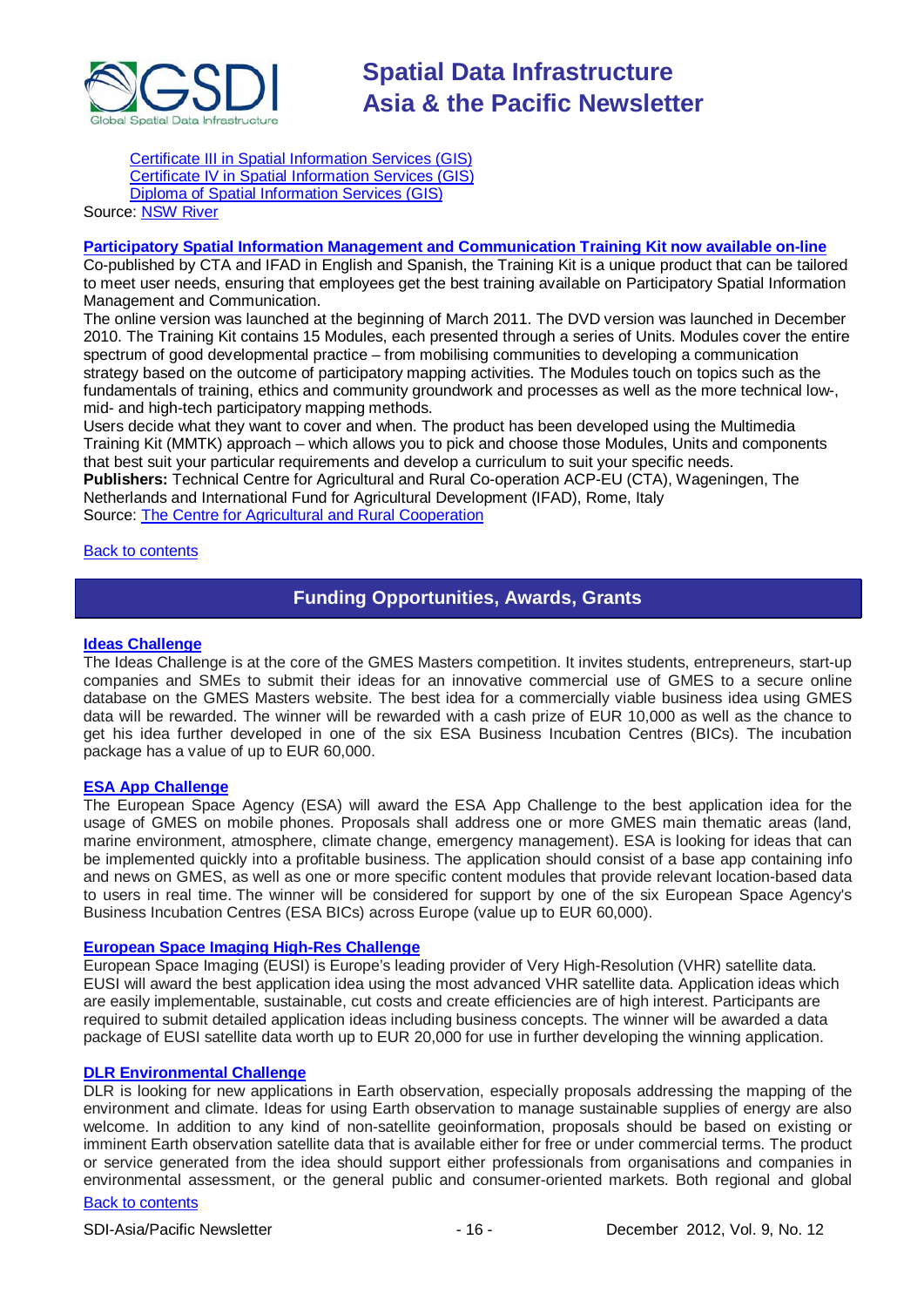

applications and services are possible. Innovative ways to link the service with users are especially encouraged. The ideas should also describe a realistic scenario for their implementation involving either the general public or commercial benefits. The winner(s) will receive a voucher for a workshop or initial coaching according to what further realisation of the idea requires.

#### **[Best Service Challenge](http://www.gmes-masters.com/best-service)**

The Best Service Challenge invites service providers to upload profiles of their existing services within the main thematic areas of GMES to the GMES Masters competition website. The Best Service Challenge aims at increasing the awareness of existing Earth Monitoring Services and their benefits to European citizens. The winner of the Best Service Challenge will benefit from a substantial satellite data quota made available with financial support by the European Commission.

#### **[T-Systems Cloud Computing Challenge](http://www.gmes-masters.com/t-systems-cloud)**

T-Systems will award the prize for its Cloud Computing Challenge to the best GMES application or service idea that will make use of the cloud computing model Infrastructure-as-a-Service (IaaS) to provide Earth observation data on demand via user-oriented web portal or mobile devices. T-Systems will assist the winner in getting the awarded project off the ground. They will support the winner to realise an innovation project, which could lead to a long-term partnership.

#### **[Challenge to spur the geospatial industry](http://geospatialworld.net/index.php?option=com_content&view=article&id=23850:challenge-to-spur-the-geospatial-industry&catid=75:miscellaneous-events)**

The Singapore Land Authority has launched OneMap Challenge that seeks to promote the development of innovative map-based desktop and mobile applications by businesses and the community.

The OneMap Challenge provides a platform for application developers to showcase their creativity through the apps they develop to an increasingly tech-savvy population and enterprises, including those represented by the Association of Small and Medium Enterprises (ASME) which is one of the competition promotion partners. The Challenge also aims to facilitate collaborations between potential business partners for creating location-based apps that are useful for business enterprises and the general community.

With two top prizes of \$20,000 cash each and other attractive prizes up for grabs, the OneMap Challenge is divided into two categories – Web Applications for applications that run on web browsers and Mobile Applications for those that run on smart phones, tablets and other portable devices.

Visit <http://www.sla.gov.sg/OneMapChallenge> to learn more about OneMap Challenge and check out the OneMap Facebook page at [www.facebook.com/OneMap.](http://www.facebook.com/OneMap)

Source: Geospatial World and [SLA press release](http://www.sla.gov.sg/htm/new/new2012/new0401.htm)

<span id="page-16-0"></span>[Back to contents](#page-0-0)

### **Employment Opportunities**



#### **THE Dream Job! Lego Needs a Master Builder**

Do you have mad engineering and building skills? Do you like sitting around and building Lego creations all day? Well, this just might be your shot at a dream job as Lego Florida is looking for a master builder! Essential job responsibilities include envisioning, designing and building stuff. Final Candidates will be invited to the park December 1 and 2 to participate in a series of skills tests. The new Master Model Builder will be expected

to report for duty January  $1 -$  See details of the job [posting](http://florida.legoland.com/MMB) HERE – good luck! Source: AnyGEO blog

#### **['Surveyors are getting lucrative offers in Vietnam'](http://www.geospatialworld.net/index.php?option=com_interview&int=1&view=managetemplate&id=255&Itemid=644)**

*Viet Nam government is investing approximately USD 60 million in cadastral mapping. Prof. Dr. Dang Hung Vo explains what it means for surveyors.* Source: Geospatial Wworld

#### **GIS Job Board Launches New Website: [www.gisjobboard.com](http://www.gisjobboard.com/)**

New Site Provides Employers and Job Seekers Tools to Post and Search Jobs and Resumes in the GIS and Geospatial Disciplines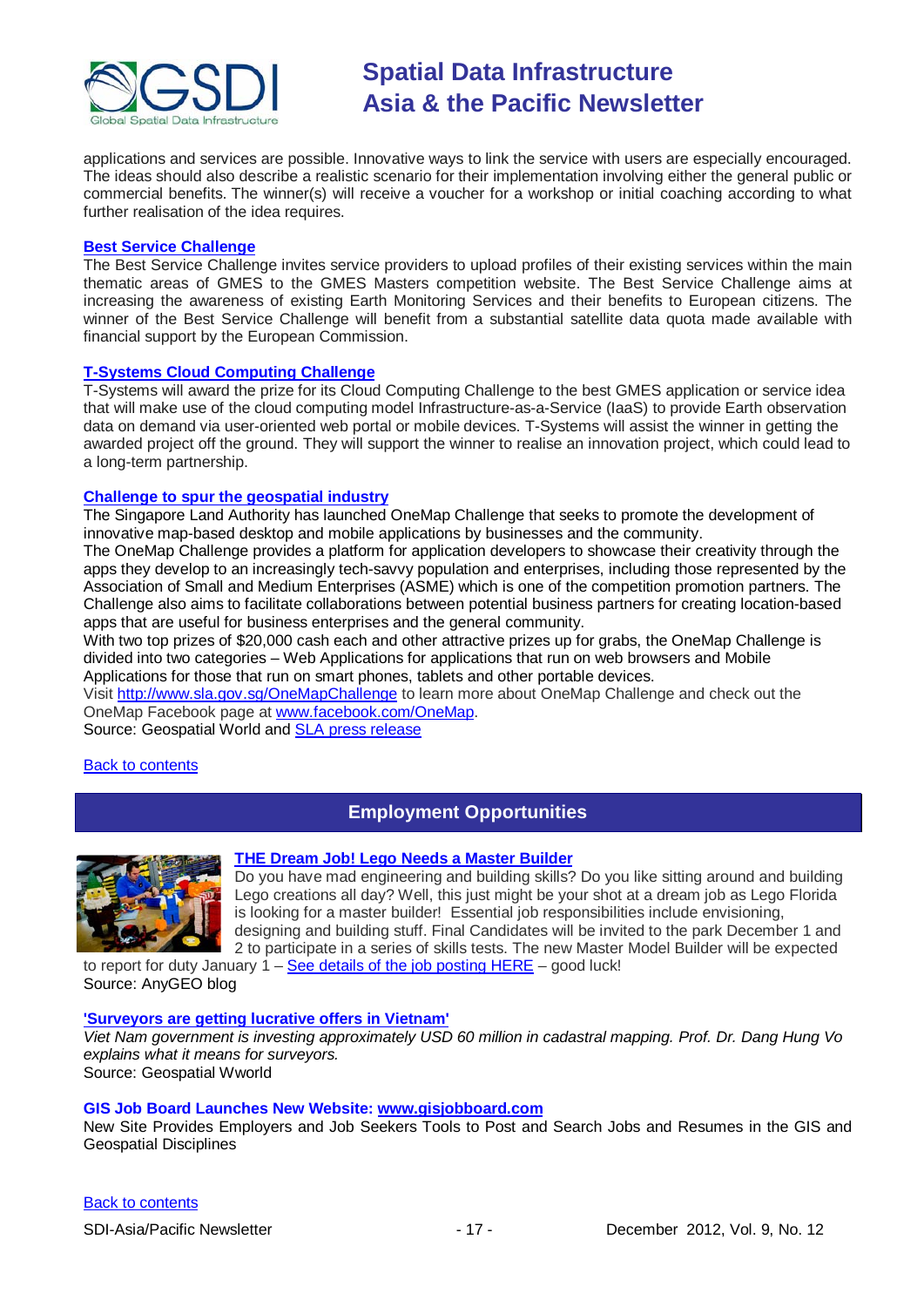

GIS Job Board has launched a new website specifically dedicated to GIS and other geospatial disciplines. The new site makes it simple for employers and job seekers to post and search for jobs and resumes. The site was created to serve the growing needs of the GIS community and help with recruiting and job seeking efforts. Visitors also have the option to view the site in a different language if they choose, making it easier for them to have access to the content

Registered users can receive jobs or resumes by email. They can also flag jobs and resumes as well as save searches, setup resume alerts, and save resumes and jobs. Users have the capability of private messaging other users in case they ever want to communicate with someone.

For more information about GIS Job Board, please visit their website at **[www.gisjobboard.com](http://www.gisjobboard.com/)**

#### <span id="page-17-0"></span>[Back to contents](#page-0-0)

### **Conference Proceedings**

#### **[GISSA Ukubuzana 2012 Conference Proceedings](http://www.eepublishers.co.za/article/gissa-ukubuzana-2012-conference-proceedings.html)**

Almost 600 delegates and 66 exhibitors attended the Geo-Information Society of South Africa [\(GISSA\)](http://www.gissa.org.za/) Ukubuzana 2012 conference which was held at Emperors Palace from 2 to 4 October 2012 in Johannesburg, South Africa.

Some 60 peer-reviewed academic papers, general papers, short papers and poster papers were presented at GISSA Ukubuzana 2012. A particular hit with the delegates were the local government, demographic and mobile streams.

#### **Documentation: [19th United Nations Regional Cartographic Conference for Asia and the Pacific](http://unstats.un.org/unsd/geoinfo/RCC/unrccap19.html?)**

The 19th United Nations Regional Cartographic Conference for Asia and the Pacific (UNRCC-AP) was held in Bangkok, Thailand from 29 October to 1 November 2012. Documentation from the event is available online. The Permanent Committee on GIS for Asia and the Pacific (PCGIAP) decided to rename itself UNGGIM-AP.

#### **[The 4th Digital Earth Summit Concludes in Wellington, New Zealand](http://digitalearth-isde.org/news/367)**

The fourth bi-annual Digital Earth Summit was held in Wellington, New Zealand from Sept. 2-4, as one in a series of summits organized by the International Society for Digital Earth (ISDE). The summit with the theme "Digital Earth and Technology" was co-hosted by Wellington City Council and Land Information New Zealand. There were three streams that included the digital environment, resilient cities, and growing up digital. There were 15 keynote speeches and 75 presentations, attracting around 200 delegates from more than 20 countries.

#### <span id="page-17-1"></span>[Back to contents](#page-0-0)

### **Conferences, Events**

For upcoming events of global or major international interest, please visit the [upcoming conference list o](http://gsdi.org/events/upcnf.asp)n the GSDI website – as this conference list will be reserved for conferences within or with specific interest to the Asia Pacific Region.

#### **The editors welcome news of conferences & events from the newsletter subscribers**

#### **[Call for Expression of Interest to host AARSE 2014](http://lists.gsdi.org/pipermail/sdi-africa/2010-November/001135.html) and future Conferences**

Call for Expression of Interest to host the 10th biennial International Conference of the African Association of Remote Sensing of the Environment (AARSE) in October 2014 and future Conferences. The 9th conference will be held in Morocco in October 2012.

| <b>Date</b>     | <b>Location</b>   | <b>Event</b>                                                    |
|-----------------|-------------------|-----------------------------------------------------------------|
| <b>December</b> |                   |                                                                 |
| 2012            |                   |                                                                 |
| 2 - 7 December  | Hobart, Australia | <b>Tasmania - Joint ASSSI and NZSSS Soil Science Conference</b> |
| <b>"NEW"</b>    |                   | Contact: http://www.soilscience2012.com/                        |
| 4 - 5 December  | Salzburg, Austria | <b>Austria - European LiDAR Mapping Forum</b>                   |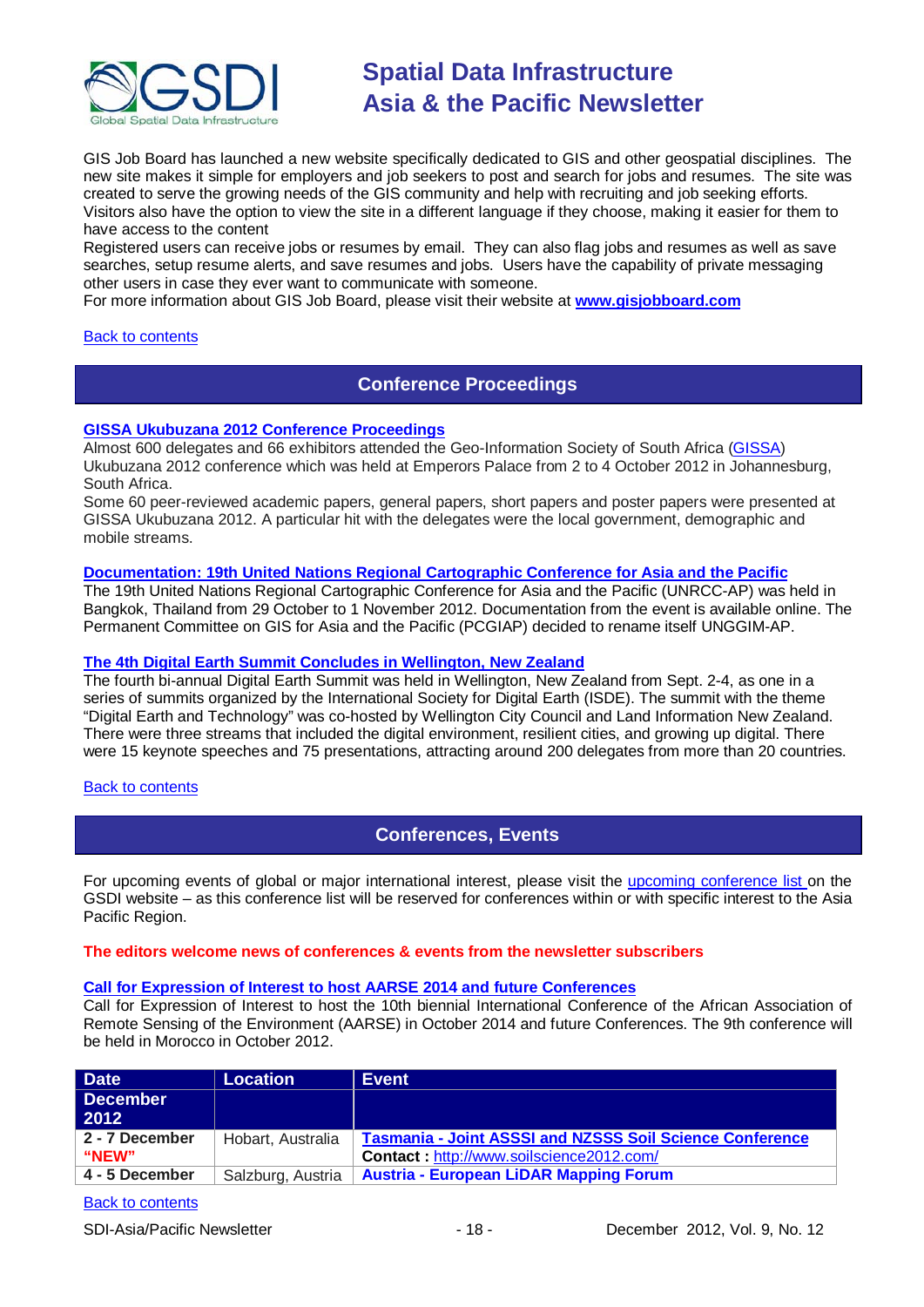

| "NEW"               |                           | Contact: http://www.lidarmap.org/ELMF/                                                                                                                                                                                                                                                                                                                                                                                                                                                                                                                                                                                                                                                                                                                                                                                                                                                                                                                                                                                                                                                                                                                                                                                                                                                                                                                                                                                                                                                                                                                                                                                                                                                                                                                                                                                                                                                                                                                           |  |
|---------------------|---------------------------|------------------------------------------------------------------------------------------------------------------------------------------------------------------------------------------------------------------------------------------------------------------------------------------------------------------------------------------------------------------------------------------------------------------------------------------------------------------------------------------------------------------------------------------------------------------------------------------------------------------------------------------------------------------------------------------------------------------------------------------------------------------------------------------------------------------------------------------------------------------------------------------------------------------------------------------------------------------------------------------------------------------------------------------------------------------------------------------------------------------------------------------------------------------------------------------------------------------------------------------------------------------------------------------------------------------------------------------------------------------------------------------------------------------------------------------------------------------------------------------------------------------------------------------------------------------------------------------------------------------------------------------------------------------------------------------------------------------------------------------------------------------------------------------------------------------------------------------------------------------------------------------------------------------------------------------------------------------|--|
| 8-12 December       |                           |                                                                                                                                                                                                                                                                                                                                                                                                                                                                                                                                                                                                                                                                                                                                                                                                                                                                                                                                                                                                                                                                                                                                                                                                                                                                                                                                                                                                                                                                                                                                                                                                                                                                                                                                                                                                                                                                                                                                                                  |  |
|                     | Jeddah,<br>Saudi Arabia   | <b>ISOTC211 Plenary and Working Group meeting 2012</b><br>Last date for abstract submission: 14 October 2012<br>ISO/Technical Committee 211 Geographic information/Geomatics<br>is responsible for the International Organization for Standardization<br>(ISO) geographic information series of standards. These standards<br>may specify, for geographic information, methods, tools and<br>services for data management (including definition and description),<br>acquiring, processing, analyzing, accessing, presenting and<br>transferring such data in digital/electronic form between different<br>users, systems and locations.<br>The <b>ISOTC211 Plenary and WG meeting will include a workshop</b><br>for three days (8-10 December 2012). This workshop will give<br>opportunities for geospatial users, policy-makers, technology<br>providers, researchers, academicians and students, to present their<br>case studies, research work and technical papers to wider audience<br>in the region. To draw maximum benefit out of this opportunity, the<br>organizers invite you to participate actively in this conference and<br>submit abstracts on the following themes:<br><b>First Day Topics:</b><br>Challenges in creating a unified national framework data sets<br>Geospatial framework for the coastal zone<br>Geospatial data modeling specifications<br>Geo Portals and registries for geospatial data<br>Geospatial data management and sharing policies<br>Data acquisition sensors (LiDAR, Digital cameras, GPS and INS)<br><b>Second Day Topics:</b><br>Open Source GI application use cases: Government, Participatory<br>GIS, Location based services, Health, Energy, Water, Climate<br>change etc<br>NSDI (NCGIS) Implementation: Legislative measures, coordination<br>and organizational models, data policy and the currency of the data<br>eGovernment initiatives - Integration of geospatial services into e-<br>services |  |
|                     |                           | Capacity building and skill requirements for geospatial environment<br>Education and awareness raising<br>Universities participation on innovation and research<br>Third Day Topics: (Standards in Action).                                                                                                                                                                                                                                                                                                                                                                                                                                                                                                                                                                                                                                                                                                                                                                                                                                                                                                                                                                                                                                                                                                                                                                                                                                                                                                                                                                                                                                                                                                                                                                                                                                                                                                                                                      |  |
|                     |                           | The third day will be devoted for standards in action, which will<br>include the following subjects:<br>Geospatial data producers<br><b>Geospatial Data Users</b><br>NSDI (National Spatial Data Infrastructure)                                                                                                                                                                                                                                                                                                                                                                                                                                                                                                                                                                                                                                                                                                                                                                                                                                                                                                                                                                                                                                                                                                                                                                                                                                                                                                                                                                                                                                                                                                                                                                                                                                                                                                                                                 |  |
|                     |                           | Towards sustain SDI strategy                                                                                                                                                                                                                                                                                                                                                                                                                                                                                                                                                                                                                                                                                                                                                                                                                                                                                                                                                                                                                                                                                                                                                                                                                                                                                                                                                                                                                                                                                                                                                                                                                                                                                                                                                                                                                                                                                                                                     |  |
| 9-10 December       | Kuala Lumpur,             | Asia Oceania Regional Workshop on GNSS                                                                                                                                                                                                                                                                                                                                                                                                                                                                                                                                                                                                                                                                                                                                                                                                                                                                                                                                                                                                                                                                                                                                                                                                                                                                                                                                                                                                                                                                                                                                                                                                                                                                                                                                                                                                                                                                                                                           |  |
|                     | Malaysia                  | <b>Contact</b>                                                                                                                                                                                                                                                                                                                                                                                                                                                                                                                                                                                                                                                                                                                                                                                                                                                                                                                                                                                                                                                                                                                                                                                                                                                                                                                                                                                                                                                                                                                                                                                                                                                                                                                                                                                                                                                                                                                                                   |  |
| 11-14 December      | Kuala Lumpur,<br>Malaysia | 19th Session of the Asia-Pacific Regional Space Agency<br><b>Forum (APRSAF-19)</b><br>Theme: Enriching the quality of life through innovative space<br>programs.<br>Contact: aprsaf19@aprsaf.orgor FAX:+81-3-6266-6908                                                                                                                                                                                                                                                                                                                                                                                                                                                                                                                                                                                                                                                                                                                                                                                                                                                                                                                                                                                                                                                                                                                                                                                                                                                                                                                                                                                                                                                                                                                                                                                                                                                                                                                                           |  |
| <b>January 2013</b> |                           |                                                                                                                                                                                                                                                                                                                                                                                                                                                                                                                                                                                                                                                                                                                                                                                                                                                                                                                                                                                                                                                                                                                                                                                                                                                                                                                                                                                                                                                                                                                                                                                                                                                                                                                                                                                                                                                                                                                                                                  |  |
| 22-24 January       | Hyderabad, India          | <b>India Geospatial Forum 2013</b>                                                                                                                                                                                                                                                                                                                                                                                                                                                                                                                                                                                                                                                                                                                                                                                                                                                                                                                                                                                                                                                                                                                                                                                                                                                                                                                                                                                                                                                                                                                                                                                                                                                                                                                                                                                                                                                                                                                               |  |
| "NEW"               |                           | Highlighting the growing economic power like India and its<br>significant plans impacting within and even globally, India<br>Geospatial Forum - one of the premier geospatial events,<br>represents an arena of Indian technological and economical                                                                                                                                                                                                                                                                                                                                                                                                                                                                                                                                                                                                                                                                                                                                                                                                                                                                                                                                                                                                                                                                                                                                                                                                                                                                                                                                                                                                                                                                                                                                                                                                                                                                                                              |  |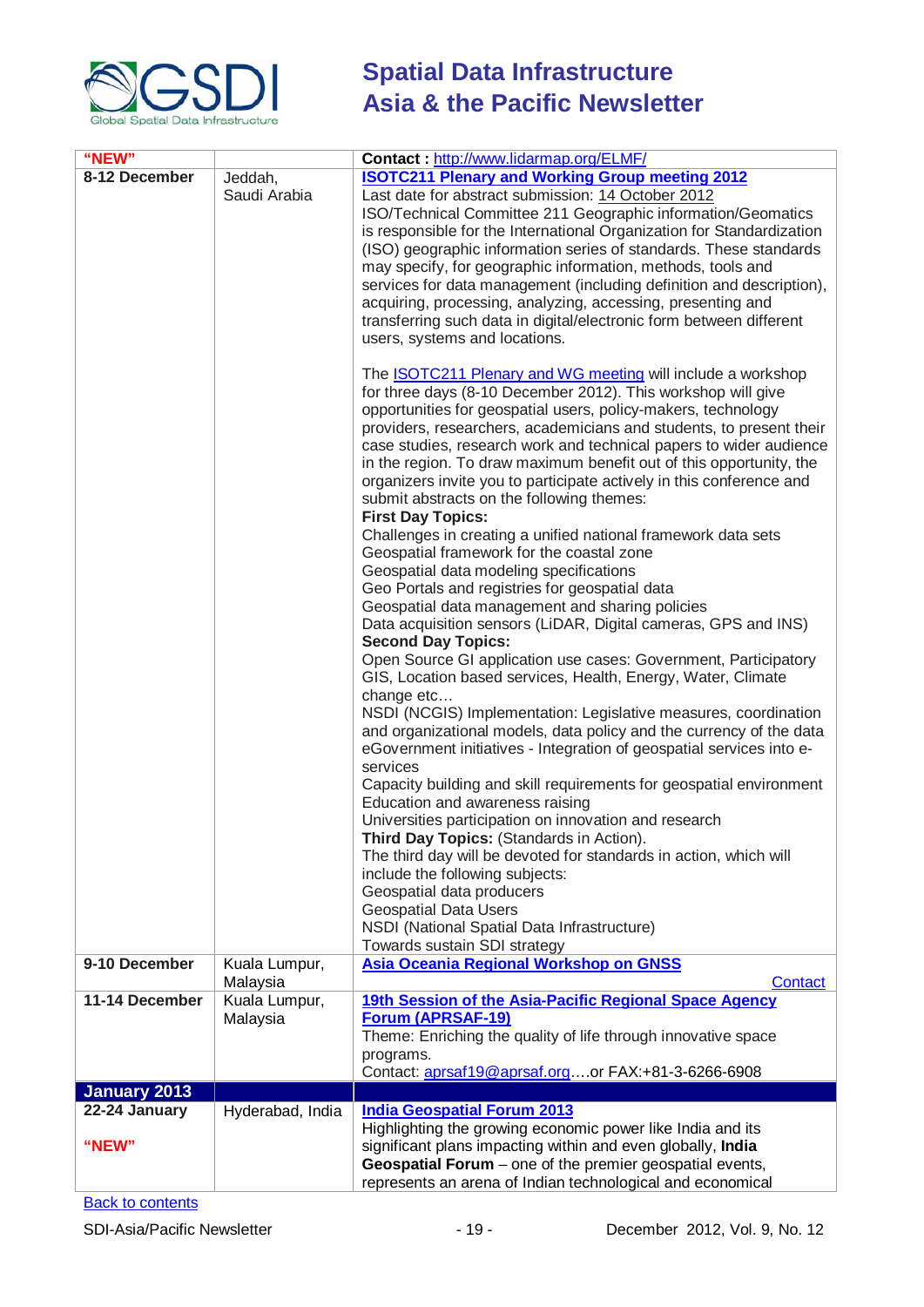

|                    |                                | advancements. Designed quite in line with the upcoming 12th five<br>year plan along with distinct focus on mission mode projects and<br>upcoming technological advancements, the forum shall present a<br>sound structure demonstrating the potential of geospatial<br>technologies to achieve a progressive and sustained economical<br>growth. India Geospatial Forum 2013, shall bring the spectrum of<br>visionaries of geospatial community along with technology<br>providers, array of users, policy makers and academicians, to a<br>single platform and benefit them by providing opportunities for<br>discussion, deliberation and knowledge sharing. Revolving around<br>the theme "Towards Geospatial Enabled Economy", the<br>programme is structured and to cater to the decision makers, policy<br>makers from various agencies that are involved in national<br>development plans.                                                                                                                                                                                                                                                                                                                                                                                |
|--------------------|--------------------------------|-----------------------------------------------------------------------------------------------------------------------------------------------------------------------------------------------------------------------------------------------------------------------------------------------------------------------------------------------------------------------------------------------------------------------------------------------------------------------------------------------------------------------------------------------------------------------------------------------------------------------------------------------------------------------------------------------------------------------------------------------------------------------------------------------------------------------------------------------------------------------------------------------------------------------------------------------------------------------------------------------------------------------------------------------------------------------------------------------------------------------------------------------------------------------------------------------------------------------------------------------------------------------------------|
| February 2013      |                                |                                                                                                                                                                                                                                                                                                                                                                                                                                                                                                                                                                                                                                                                                                                                                                                                                                                                                                                                                                                                                                                                                                                                                                                                                                                                                   |
| 11-3 February      | Denver, USA                    | <b>International LiDAR Mapping Forum (ILMF)</b><br>Call for Papers and invites any interested parties to submit their<br>abstracts by September 28, 2012 online.<br>Contact                                                                                                                                                                                                                                                                                                                                                                                                                                                                                                                                                                                                                                                                                                                                                                                                                                                                                                                                                                                                                                                                                                       |
| <b>March 2013</b>  |                                |                                                                                                                                                                                                                                                                                                                                                                                                                                                                                                                                                                                                                                                                                                                                                                                                                                                                                                                                                                                                                                                                                                                                                                                                                                                                                   |
| 18-9 March         | Singapore                      | <b>1st Annual International Conference on ACE:</b><br><b>Call For Papers 2013</b><br><b>IMPORTANT DATES</b><br>Full Paper Submission Deadline: 23rd November 2012Author<br>Notification: 7th December 2012 Final Paper (Camera-Ready)<br>Submission Deadline: 31st December 2012<br>Early Bird Registration Deadline: 18th January 2013<br>Late Registration Deadline: 13th February<br>Contact                                                                                                                                                                                                                                                                                                                                                                                                                                                                                                                                                                                                                                                                                                                                                                                                                                                                                   |
| 25-7 March         | Amman, Jordan                  | <b>Spatial Data infrastructures Middle East, 2013</b><br>In the Middle East the development of geographic information<br>systems and their function has been rapid. Governments have over<br>the past decade realised the need to be able to access and use the<br>vast amounts of data collected on a daily basis. Whilst individual<br>departments or agencies posses the tools to analyse, utilise and<br>disseminate information this can leave gaps at a governmental or<br>even national level.<br>Benefits of attending the Spatial Data Infrastructure Middle East<br>Conference, organized with the support of Royal Jordanian<br>Geographic Center:<br>- Explore Geographic Information Systems and how your specific<br>organisation can benefit from a unified and achievable plan<br>- Discuss future SDI development plans with senior Government<br>decision makers<br>- Discover end-users GIS and geospatial requirements and<br>solutions being considered<br>- Find out the challenges faced in building an SDI and how to<br>overcome them<br>- Hear about how government department interoperability can be<br>improved through the development of an SDI<br>- Learn about the latest technologies available and which is the best<br>fit for your SDI plans |
| <b>April 2013</b>  |                                |                                                                                                                                                                                                                                                                                                                                                                                                                                                                                                                                                                                                                                                                                                                                                                                                                                                                                                                                                                                                                                                                                                                                                                                                                                                                                   |
| 15-9 April         | Canberra,<br>Australia<br>2013 | <b>Surveying &amp; Spatial Sciences Conference 2013</b><br>Call for Papers extended to 6 October 2012                                                                                                                                                                                                                                                                                                                                                                                                                                                                                                                                                                                                                                                                                                                                                                                                                                                                                                                                                                                                                                                                                                                                                                             |
| <b>22-26 April</b> | Beijing, China                 | 35th International Symposium on Remote Sensing of                                                                                                                                                                                                                                                                                                                                                                                                                                                                                                                                                                                                                                                                                                                                                                                                                                                                                                                                                                                                                                                                                                                                                                                                                                 |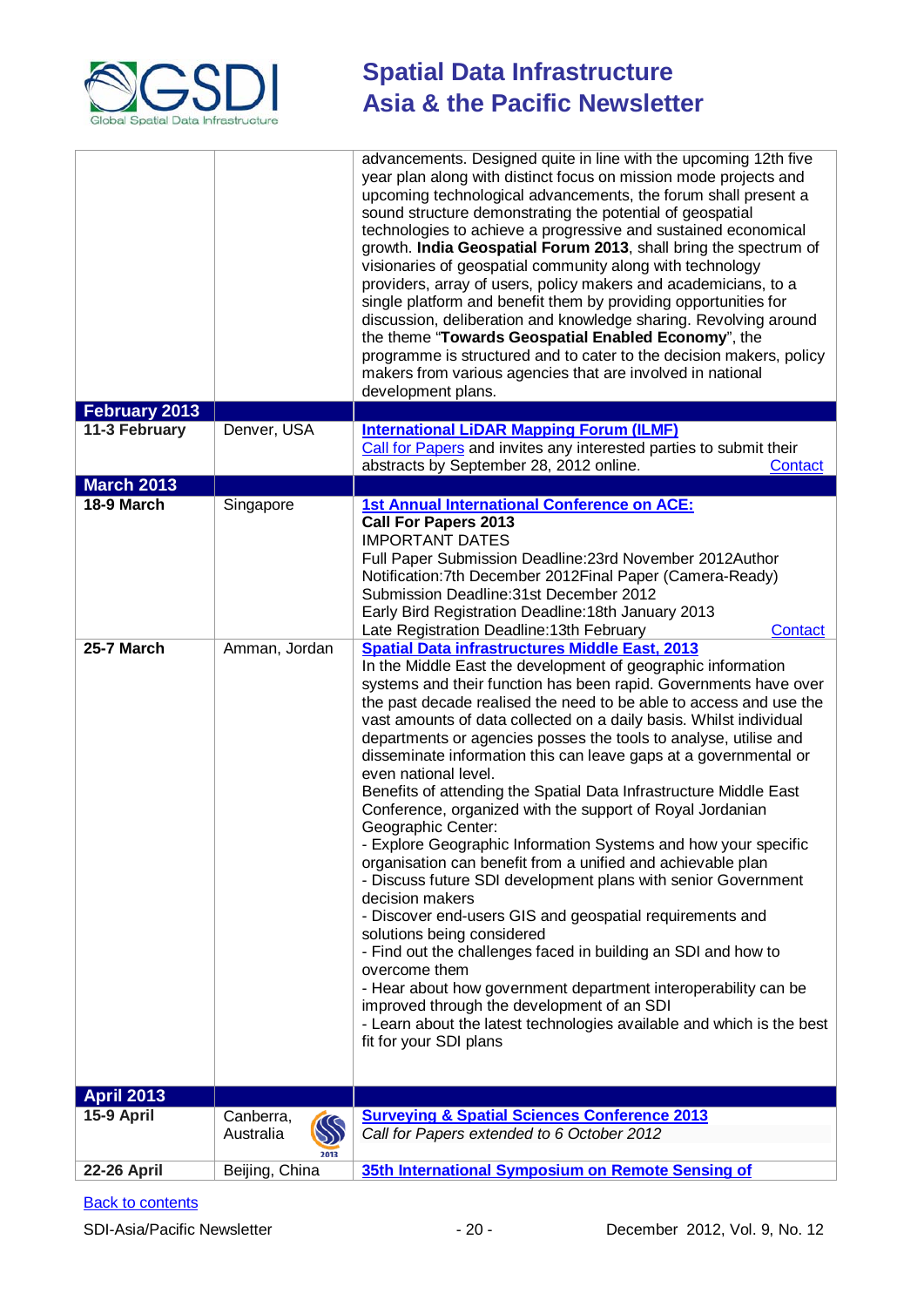

|                                | 35th International Symposiun<br>Remote Sensing of Environmer | <b>Environment (ISRSE35)</b><br>The papers included in the 35th International Symposium on<br>Remote Sensing of Environment proceedings will be published by<br>IOP Publishing Ltd., UK. The proceedings are available through the<br>IOP Conference Series: Earth and Environmental Science. All<br>published papers will be indexed by El Compendex.<br>Authors interested in the themes and topics of ISRSE35 are<br>welcome to submit their original manuscripts. Submissions to<br>ISRSE35 will be peer-reviewed to ensure high-quality scientific<br>content and well-written English, in accordance with the Peer<br>Review Policy for the IOP Conference Series.<br><b>ABSTRACT SUBMISSION</b><br>Interested contributors should submit a summary of the paper they<br>propose for presentation.<br>• All submissions should be in English.<br>• Abstracts should reach the Technical Programme Committee no<br>later than 30 September 2012.<br>• Notification of paper acceptance will be made by 10 December<br>2012.<br>• Each presenting author will be required to register and pay by the<br>author registration deadline on Monday, 25 February 2013, to<br>ensure their abstract is included in the final programme.<br>• Please submit abstracts through the Abstract Submission link at<br>http://www.isrse35.org<br>• All abstracts must be submitted online.<br><b>IMPORTANT DATES:</b><br>Registration Opens: Monday, 10 September 2012<br>Abstract Submission Deadline: Sunday, 30 September 2012<br>Workshop Submission Deadline: Tuesday, 30 October 2012<br>Acceptance Notification Monday, 10 December 2012<br>Early-bird Registration Deadline: Friday, 25 January 2013<br>Final Paper Deadline: Friday, 15 February 2013<br>Author Registration Deadline: Monday, 25 February 2013<br>Standard Registration Deadline Monday, 15 April 2013<br>Contact detail:<br><b>ISRSE35 Secretariat</b><br>E-Mail: isrse35@ceode.ac.cn<br>Tel: +86 10 8217 8969<br>Fax: +86 10 8217 8968<br>Website: www.isrse35.org<br>Address: Center for Earth Observation and Digital Earth, CAS No. 9<br>Dengzhuang South Road, Haidian District, Beijing 100094, P.R.<br>China |
|--------------------------------|--------------------------------------------------------------|---------------------------------------------------------------------------------------------------------------------------------------------------------------------------------------------------------------------------------------------------------------------------------------------------------------------------------------------------------------------------------------------------------------------------------------------------------------------------------------------------------------------------------------------------------------------------------------------------------------------------------------------------------------------------------------------------------------------------------------------------------------------------------------------------------------------------------------------------------------------------------------------------------------------------------------------------------------------------------------------------------------------------------------------------------------------------------------------------------------------------------------------------------------------------------------------------------------------------------------------------------------------------------------------------------------------------------------------------------------------------------------------------------------------------------------------------------------------------------------------------------------------------------------------------------------------------------------------------------------------------------------------------------------------------------------------------------------------------------------------------------------------------------------------------------------------------------------------------------------------------------------------------------------------------------------------------------------------------------------------------------------------------------------------------------------------------------------------------------------------------------------------------------------------------------------|
| 24 - 26 April<br>"NEW"         | Novosibirsk,<br>Russia                                       | Siberia - Interexpo GEO-Siberia 2013<br>IX International exhibition and scientific congress "Interexpo GEO-<br>Siberia-2013" - "Advanced Geospatial and Surveying Technologies<br>for Environmental Management and Sustainable Development"<br>Contact: http://www.ssga.ru/main/news/view/428/1/5555.html                                                                                                                                                                                                                                                                                                                                                                                                                                                                                                                                                                                                                                                                                                                                                                                                                                                                                                                                                                                                                                                                                                                                                                                                                                                                                                                                                                                                                                                                                                                                                                                                                                                                                                                                                                                                                                                                             |
| 25 - 26 April                  | Singapore                                                    | <b>First Asia Pacific 3D Documentation Conference</b>                                                                                                                                                                                                                                                                                                                                                                                                                                                                                                                                                                                                                                                                                                                                                                                                                                                                                                                                                                                                                                                                                                                                                                                                                                                                                                                                                                                                                                                                                                                                                                                                                                                                                                                                                                                                                                                                                                                                                                                                                                                                                                                                 |
| "NEW"                          |                                                              | <b>Connecting 3D Communities</b>                                                                                                                                                                                                                                                                                                                                                                                                                                                                                                                                                                                                                                                                                                                                                                                                                                                                                                                                                                                                                                                                                                                                                                                                                                                                                                                                                                                                                                                                                                                                                                                                                                                                                                                                                                                                                                                                                                                                                                                                                                                                                                                                                      |
| <b>May 2013</b><br>$1 - 3$ May | Tainan, Taiwan                                               | 8th International Symposium on Mobile Mapping Technology                                                                                                                                                                                                                                                                                                                                                                                                                                                                                                                                                                                                                                                                                                                                                                                                                                                                                                                                                                                                                                                                                                                                                                                                                                                                                                                                                                                                                                                                                                                                                                                                                                                                                                                                                                                                                                                                                                                                                                                                                                                                                                                              |
| "NEW"                          |                                                              | (MMT 2013)<br>MMT is an academic conference officially recognized by<br>International Society for Photogrammetry and Remote Sensing<br>MMT 2013 Symposium: 1st May-3rd May, 2013<br>MMT 2013 Summer School: 29th-30th April, 2013<br>Contact: http://conf.ncku.edu.tw/mmt2013/index.htm                                                                                                                                                                                                                                                                                                                                                                                                                                                                                                                                                                                                                                                                                                                                                                                                                                                                                                                                                                                                                                                                                                                                                                                                                                                                                                                                                                                                                                                                                                                                                                                                                                                                                                                                                                                                                                                                                               |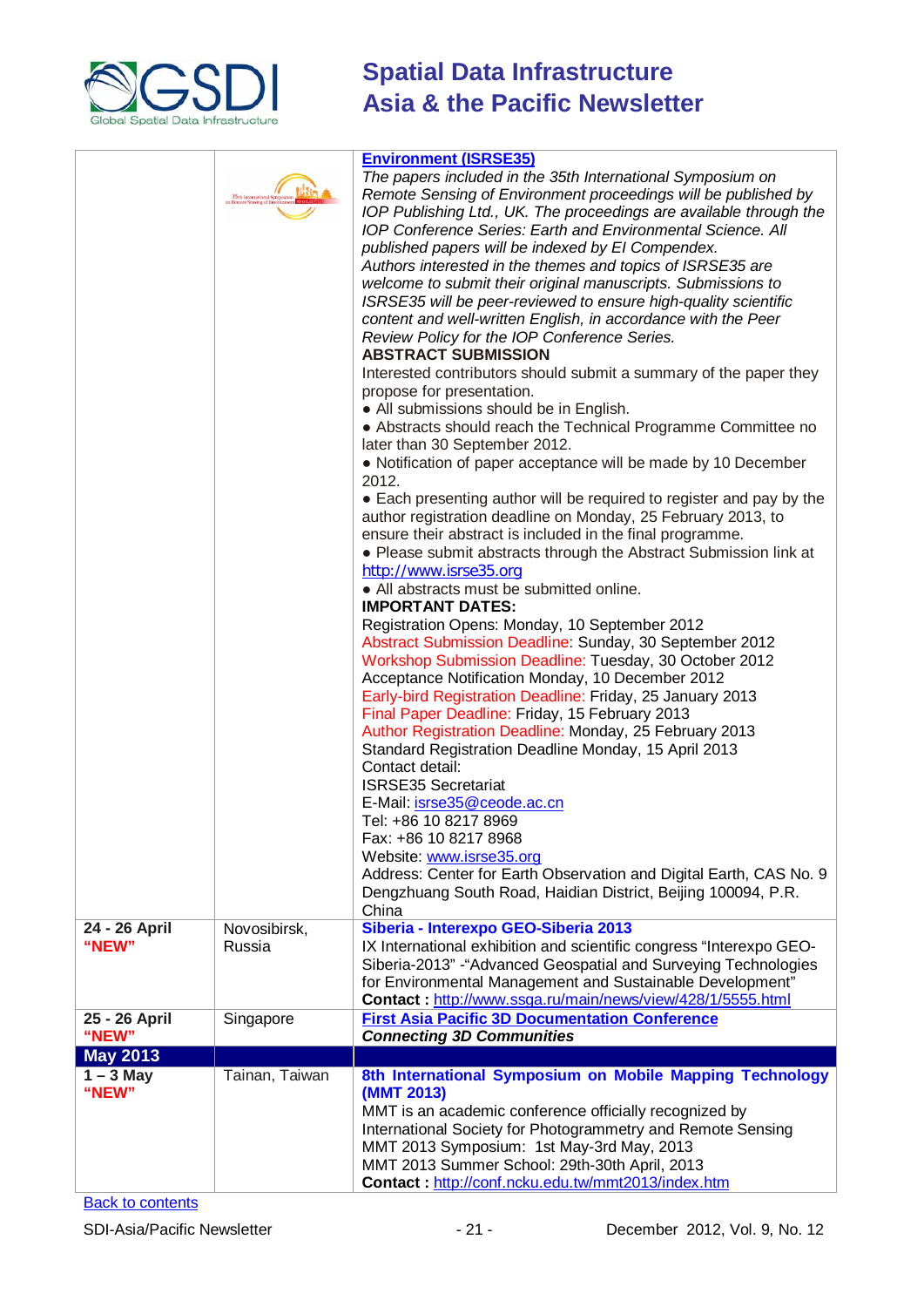

| 6-10 May<br>13-6 May                      | Abuja, Nigeria<br>Rotterdam,<br>The Netherlands | <b>The FIG Working Week</b><br>The Working Week will bring surveyors and land professionals from<br>all over the world together to meet while specific focus will be given<br>Africa. The conference is organised jointly by FIG and<br>to<br>the Nigerian Institution of Surveyors, NIS, one of the three FIG<br>member associations in Nigeria.<br><b>Geospatial World Forum</b> is a conference cum exhibition which<br>has always invoked the geospatial community with its relevant and<br>thought-provoking themes. This year, the conference which is<br>scheduled from 13-16 May 2013 at Beurs World Trade Center,<br>Rotterdam, The Netherlands aims at increasing our<br>understanding of the concept of Monetising the value added by<br>geospatial industry so far with its theme "Monetising Geospatial<br><b>Value and Practices".</b><br>Please submit your abstracts. For queries.                                                                                      |                  |
|-------------------------------------------|-------------------------------------------------|-----------------------------------------------------------------------------------------------------------------------------------------------------------------------------------------------------------------------------------------------------------------------------------------------------------------------------------------------------------------------------------------------------------------------------------------------------------------------------------------------------------------------------------------------------------------------------------------------------------------------------------------------------------------------------------------------------------------------------------------------------------------------------------------------------------------------------------------------------------------------------------------------------------------------------------------------------------------------------------------|------------------|
|                                           |                                                 | <b>Important Dates -</b><br><b>Abstract Submission</b>                                                                                                                                                                                                                                                                                                                                                                                                                                                                                                                                                                                                                                                                                                                                                                                                                                                                                                                                  | 15 October 2012  |
|                                           |                                                 | <b>Abstract Acceptance/Non</b><br><b>Acceptance Notification</b>                                                                                                                                                                                                                                                                                                                                                                                                                                                                                                                                                                                                                                                                                                                                                                                                                                                                                                                        | 04 November 2012 |
|                                           |                                                 | <b>Speaker Registration</b>                                                                                                                                                                                                                                                                                                                                                                                                                                                                                                                                                                                                                                                                                                                                                                                                                                                                                                                                                             | 15 December 2012 |
| <b>June 2013</b>                          |                                                 |                                                                                                                                                                                                                                                                                                                                                                                                                                                                                                                                                                                                                                                                                                                                                                                                                                                                                                                                                                                         |                  |
| 24 - 27 June<br>"NEW"<br><b>July 2013</b> | Ho Chi Minh City,<br>Vietnam                    | <b>Eighth International Conference on "Geographical Analysis,</b><br><b>Urban Modeling, Spatial Statistics" GEOG-AND-MOD 13</b><br>in conjunction with<br>The 2013 International Conference on Computational Science and<br>its Applications (ICCSA 2013)<br>Submission - papers should be submitted at: http://ess.iccsa.org/<br>[please don't forget to select "Geographical Analysis, Urban<br>Modeling, Spatial Statistics GEOG-AND-MOD 13" workshop from<br>the drop-down list of all workshops.]<br><b>Important dates</b><br>31 January 2013: Deadline for full paper submission<br>10 March 2013: Notification of acceptance<br>6 April 2013: Deadline for Camera Ready Papers<br>June 24-27, 2013: ICCSA 2013 Conference                                                                                                                                                                                                                                                       |                  |
| $2 - 5$ July                              | Salzburg, Austria                               |                                                                                                                                                                                                                                                                                                                                                                                                                                                                                                                                                                                                                                                                                                                                                                                                                                                                                                                                                                                         |                  |
| "NEW"                                     |                                                 | <b>GI Forum 2013 - Creating the GISociety</b><br>The international GI Forum attracts an interdisciplinary audience<br>interested in discussing progress and new ideas in GIScience. The<br>GI_Forum communicatesinnovative research and learning in<br>Geographic Information Science with focus on hardware,<br>software, orgware and brainware for the GISociety, and their inter-<br>relationships. Young researchers are especially invited to contribute<br>and discuss their research. Together with recognized scientists they<br>will find a vibrant community from academia, business, and<br>education ready to embrace new ideas and explore new research<br>directions. GI Forum runs concurrently with the highly regarded<br>German language conference on Applied Geoinformatics - AGIT.<br>The two symposia share some 1200 participants, the innovative<br>AGIT EXPO exhibit and stimulating social events.<br>Submission deadline February 1, 2013.<br><b>Contact</b> |                  |
| $16 - 18$ July<br>"NEW"                   | Gold Coast,<br>Australia                        | <b>IGNSS 2013</b><br>The International Global Navigation Satellite Systems (IGNSS)<br>Society Inc. is pleased to announce IGNSS 2013                                                                                                                                                                                                                                                                                                                                                                                                                                                                                                                                                                                                                                                                                                                                                                                                                                                    |                  |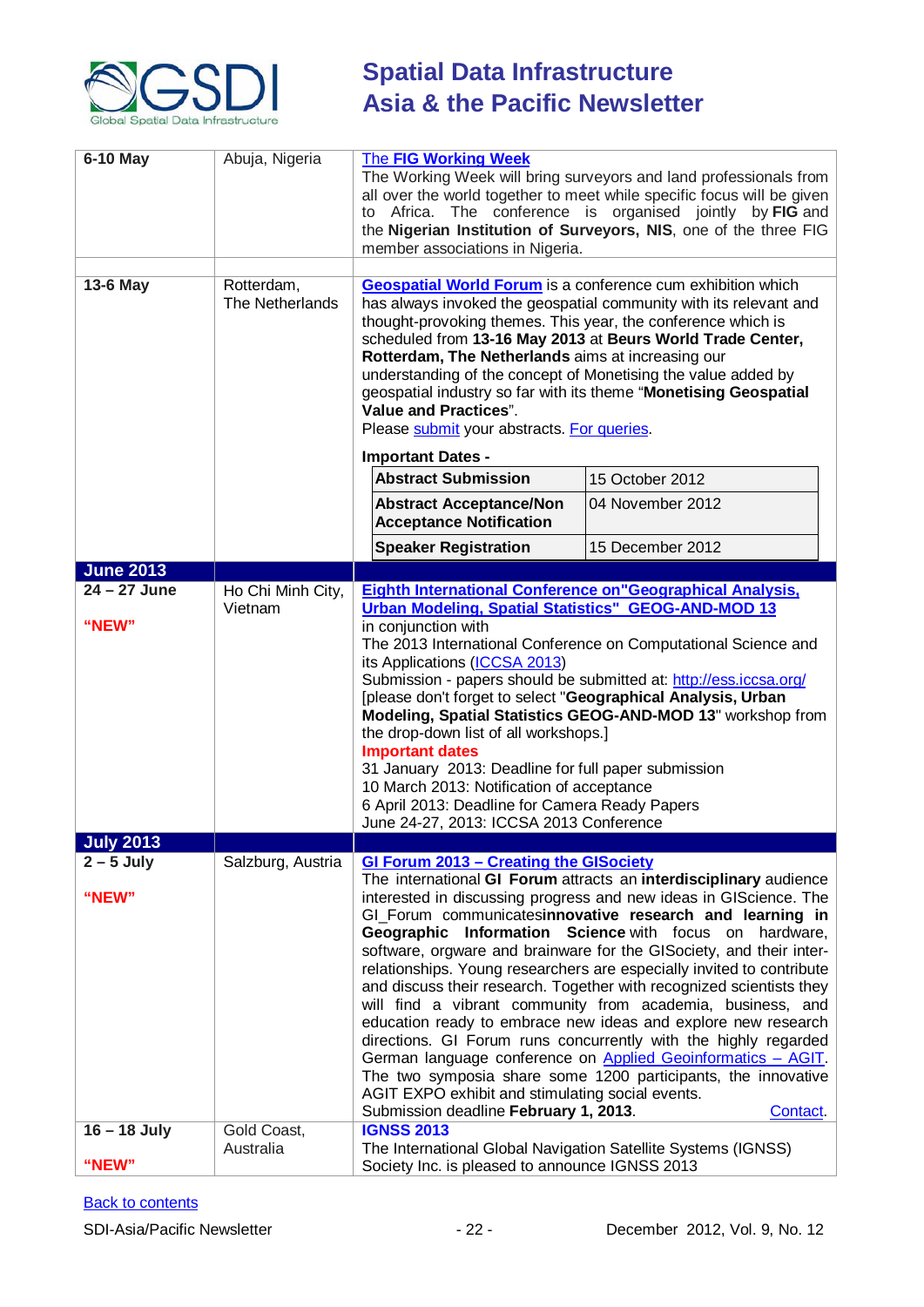

|                                    |                                  | <b>Closing Date for Submission of Abstracts: Monday</b><br>4 <sup>th</sup> February, 2013:<br>Information regarding on line submission of abstracts and abstract<br>templates will be updated in due course on the <b>IGNSS Society</b><br>website.<br><b>Submission of Peer Reviewed and Non Peer Reviewed Papers:</b><br>Information regarding On Line Submission of Peer Reviewed and<br>Non Peer Reviewed Papers will be updated in due course on the<br><b>IGNSS Society website (Click here).</b><br><b>IGNSS Free Membership:</b><br>There is no fee to register for Membership of the IGNSS<br>Society. Complete the On Line Membership Form.<br>Benefits of Membership include reduced Symposium Registration<br>Fees.<br>Contact: http://www.ignss.org/                                                                                                                                                                                                                            |
|------------------------------------|----------------------------------|----------------------------------------------------------------------------------------------------------------------------------------------------------------------------------------------------------------------------------------------------------------------------------------------------------------------------------------------------------------------------------------------------------------------------------------------------------------------------------------------------------------------------------------------------------------------------------------------------------------------------------------------------------------------------------------------------------------------------------------------------------------------------------------------------------------------------------------------------------------------------------------------------------------------------------------------------------------------------------------------|
| $21 - 26$ July<br>"NEW"            | Melbourne,<br>Australia          | <b>IEEE International Geoscience and Remote Sensing</b><br><b>Symposium (IGARSS)</b><br>On behalf of the IEEE Geoscience and Remote Sensing Society<br>and the IGARSS 2013 Local Organising Committee, we are<br>delighted to invite you to Melbourne, Australia for IGARSS 2013.<br>We are looking forward to welcoming leading scientists, engineers<br>and educators from the diverse disciplines that make up the<br>Geoscience and Remote Sensing community. We also hope to<br>attract new delegates from the Asia-Pacific and Oceania<br>regions. We will be offering a world class technical program<br>encompassing traditional IGARSS topics and new topics reflecting<br>the theme of the 2013 Conference, "Building a Sustainable Earth<br>through Remote Sensing". This theme was selected to emphasize<br>the issues that most affect the Earth's environment, and the human<br>impact on the planet. We welcome both seasoned and new<br>delegates to Melbourne in July 2013. |
| <b>August 2013</b>                 |                                  |                                                                                                                                                                                                                                                                                                                                                                                                                                                                                                                                                                                                                                                                                                                                                                                                                                                                                                                                                                                              |
| 26-29 August                       | Kuching,<br>Sarawak,<br>Malaysia | The 8th International Symposium on Digital Earth (ISDE8) with<br>the theme of "Transforming Knowledge into Sustainable Practice"<br>will be held in Kuching, Sarawak, Malaysia.<br><b>Abstract Guidelines</b> for authors.<br><b>DEADLINE: 2 February 2013</b>                                                                                                                                                                                                                                                                                                                                                                                                                                                                                                                                                                                                                                                                                                                               |
| <b>September</b><br>2013           |                                  |                                                                                                                                                                                                                                                                                                                                                                                                                                                                                                                                                                                                                                                                                                                                                                                                                                                                                                                                                                                              |
| 24-26<br><b>September</b><br>"NEW" | Kuala Lumpur                     | <b>Asia Geospatial Forum 2013</b><br>Contact                                                                                                                                                                                                                                                                                                                                                                                                                                                                                                                                                                                                                                                                                                                                                                                                                                                                                                                                                 |
| <b>November</b><br>2013            |                                  |                                                                                                                                                                                                                                                                                                                                                                                                                                                                                                                                                                                                                                                                                                                                                                                                                                                                                                                                                                                              |
| 4-8 November                       | Addis Ababa,<br>Ethiopia         | <b>GSDI 14 and AfricaGIS 2013:</b><br>The GSDI Association, EIS-Africa, the International Geospatial<br>Society, and the United Nations Economic Commission for Africa<br>(UNECA) are pleased to announce a close partnership in offering<br>the joint GSDI 14 World Conference and AfricaGIS 2013<br>Conference.<br>The theme of the conference is Spatially Enabling Africa in<br>Support of Economic Development and Poverty Reduction.                                                                                                                                                                                                                                                                                                                                                                                                                                                                                                                                                   |
| 2014                               |                                  |                                                                                                                                                                                                                                                                                                                                                                                                                                                                                                                                                                                                                                                                                                                                                                                                                                                                                                                                                                                              |
|                                    | Malaysia                         | Malaysia will be hosting the (International Federation of Surveyors)<br>FIG Congress in 2014. The decision was taken at the recently<br>concluded FIG Congress 2010 in Sydney, Australia.                                                                                                                                                                                                                                                                                                                                                                                                                                                                                                                                                                                                                                                                                                                                                                                                    |